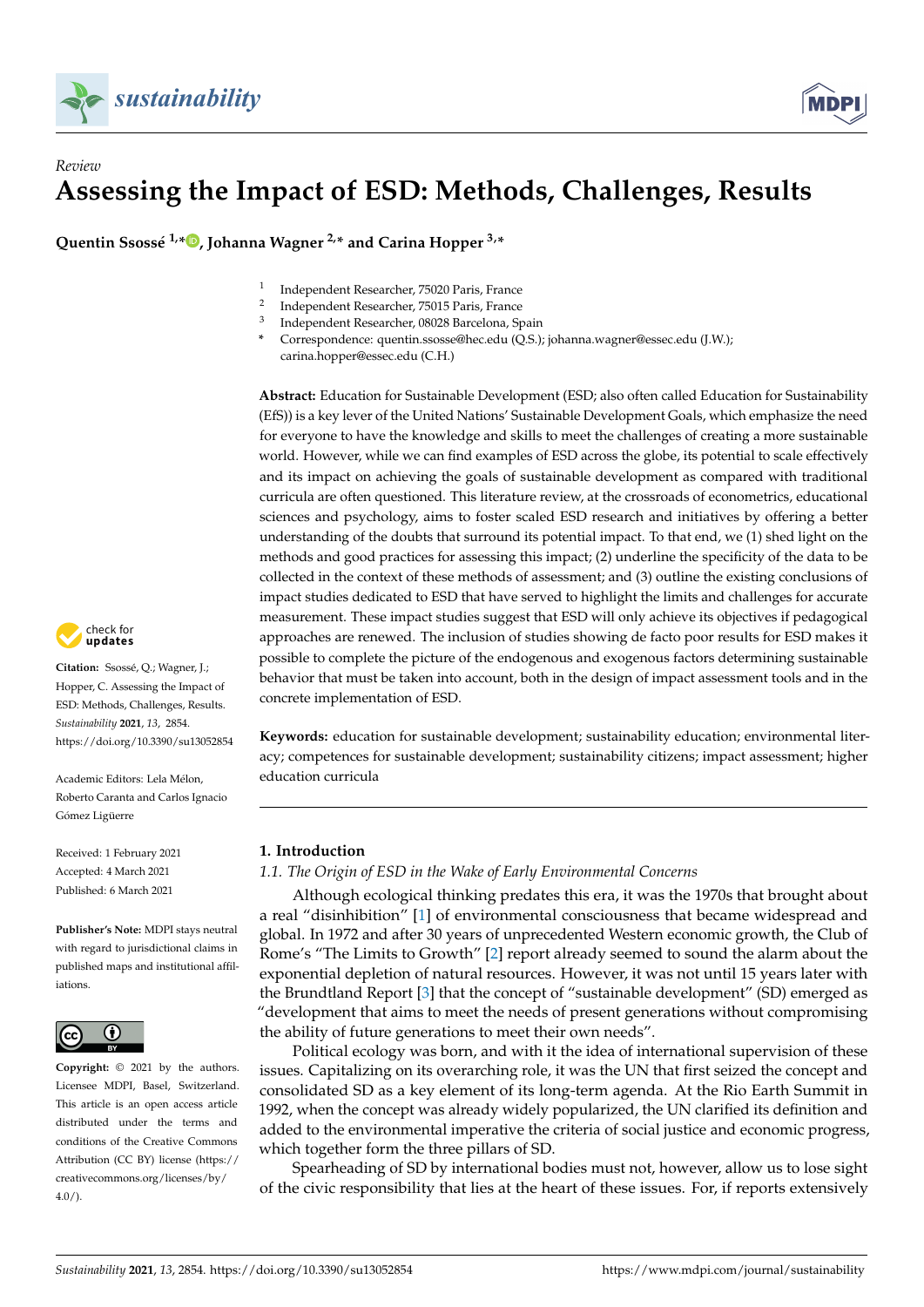point to anthropogenic responsibility for the disruptions at work [\[4\]](#page-21-3), it is because it is a responsibility shared by the more than seven billion people whose current lifestyles and behaviors are incompatible with a sustainable future.

There is no doubt that, despite efforts made at the international and national levels, SD can only be achieved through a profound change in the way people think and act. This change will have to be organized at the global level but most importantly at the individual level in order to equip everyone with the knowledge, values and skills of "sustainability citizens" [\[5\]](#page-21-4). The conclusion is clear: SD is a goal that can only be achieved through behavioral change.

At the heart of this imperative, education is seen as a crucial element in the advent of a more sustainable world today and tomorrow. Yet, as UNESCO reminds us [\[6\]](#page-21-5), "not all kinds of education support sustainable development. Education that promotes economic growth alone may well also lead to an increase in unsustainable consumption patterns". As noted by Orr [\[7\]](#page-21-6), "the kind of education we need begins with the recognition that the crisis of global ecology is first and foremost a crisis of values, ideas, perspectives, and knowledge, which makes it a crisis of education, not one in education". Behind these warnings lies a clear idea: the reform represented by SD can only be achieved through an equally reforming approach in education.

It was in the 1960s, in the wake of the institutionalization of environmental issues, that the corpus of Environmental Education (EE) was first born. The UNESCO Biosphere Conference of 1968, and later on the Belgrade Charter (1976)—issued after the Belgrade working Conference on Education (1975) and the Tbilisi Conference (1977)—set out the first theoretical framework of EE [\[8\]](#page-21-7), defined as "the process aimed at developing a world population that is aware of and concerned about the total environment and its associated problems, and has the attitudes, motivations, knowledge, commitment and skills to work individually and collectively towards solutions of current problems and the prevention of new ones".

As raised by Kopnina [\[9\]](#page-21-8), the initial ambiguity behind the term "total environment" often confined EE to aspects of nature conservation. In 1992, however, Agenda 21, which emerged from the Rio Earth Summit negotiations, introduced a discourse of SD and its three pillars into the educational reform of EE, which would gradually be supplanted in practice by the corpus of "Education for Sustainable Development" (ESD).

## *1.2. Theoretical Foundations of ESD: Holism of Contents, Pluralism of Pedagogical Approaches*

As a true pedagogical innovation aimed at empowering citizens to take action and make decisions that are committed, sustainable and responsible towards the Earth, people and economic systems, ESD (and EE) differs from traditional modes of education thanks to two interdependent theoretical axioms first highlighted by UNESCO that underpin its raison d'être, the first dealing with the content of ESD, which should be "holistic" [\[6\]](#page-21-5) ("what" should be taught), and the second with the pedagogy, which should be "pluralistic" [\[6\]](#page-21-5) (the "how"). These two facets are, moreover, well known in the literature: "ESD continues to grow both in content and pedagogy and its visibility and respect have grown in parallel" [\[10\]](#page-21-9).

The theoretical content of ESD, first of all, addresses a variety of topics and disciplines. As specified in the UNESCO definition, "ESD calls on countries to ensure that all learners are provided with the knowledge and skills to promote sustainable development, including, among others, through education for sustainable development and sustainable lifestyles, human rights, gender equality, promotion of a culture of peace and non-violence, global citizenship and appreciation of cultural diversity and of culture's contribution to sustainable development" [\[6\]](#page-21-5). ESD therefore aims at interdisciplinarity, a holistic approach defined by Ohman [\[11\]](#page-21-10) as education that is able to integrate the multiple perspectives of the three pillars of SD, emphasizing their interactions and contingencies, in time and space, and at the local, regional and global level.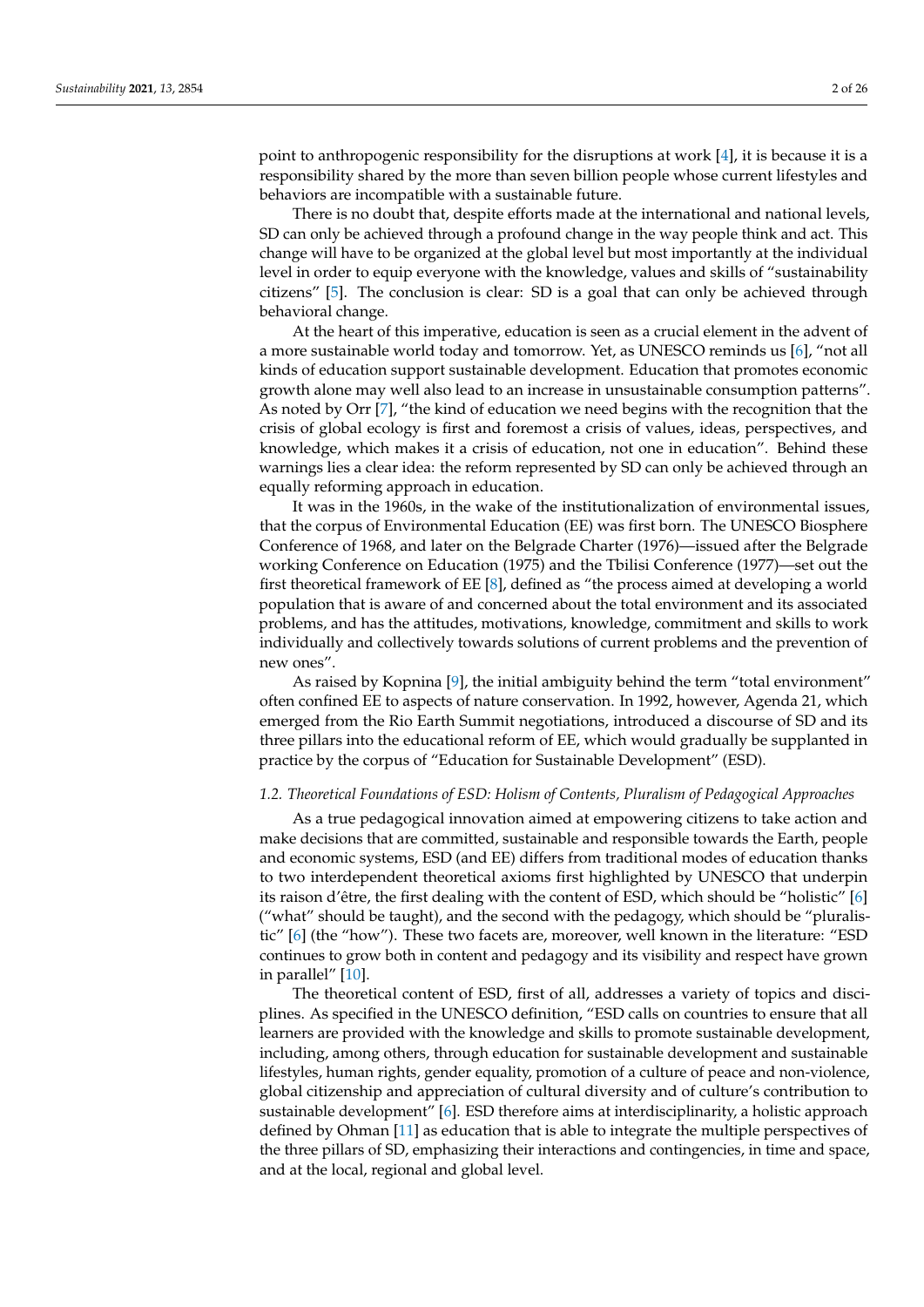As much as its content, which must be "holistic", the pedagogical approach of ESD constitutes its second distinctive element and will be "pluralistic". The aim is to train students to recognize and integrate different perspectives, ways of being and values in order to equip them with the skills needed to take effective action to meet the challenges of today and tomorrow. Behind this axiom lies the very idea of the interdependence and complexity of the issues at stake, so great that it cannot be effective to try to introduce them independently and teach predefined solutions. Indeed, the pluralism of ESD calls for a focus on reflection around these issues rather than on the teaching of "right answers". To that end, ESD will need to be accompanied by new pedagogies that encourage action in different environments and enable young citizens to understand the world through their own observation and to develop skills for sustainable awareness and behavior [\[12,](#page-21-11)[13\]](#page-21-12).

According to UNESCO, which is at the origin of these two predicates, holism and pluralism are generally seen as intrinsically linked, in the sense that learning about all aspects of SD can only take place in the pluralist understanding of the social construct, economic perspectives and environmental balance.

However, beyond these two axioms that structure curricula, it is the student experience as a whole that ESD calls to reform. Indeed, as Cortese [\[14\]](#page-21-13) points out, "students learn from everything around them, these activities form a complex web of experience and learning".

Thus, apart from pure learning activities, whether formal or non-formal, ESD also aims at reforming the whole range of activities that make up the ecosystem of the school, or university, and beyond. This will involve acting on learning modules, research, operations and communication at the same time, eventually extending ESD to spheres other than those of traditional education structures.

On the whole, a consensus is emerging: rather than a simple incremental innovation, ESD must therefore be part of an epistemological and pedagogical break with the past, both in its substance and in its form. It will be a question of overcoming the initial "epistemological error" [\[15\]](#page-21-14), which considered man above and at the center of nature (anthropocentrism), and bringing about the ideal of a humanity thought to be within it (ecocentrism).

It was thus underpinned by these first conceptual principles that ESD was going to expand to spheres other than those of theory.

#### *1.3. Acceleration and the First Roadblocks*

As early as 2005, the UNESCO-initiated Decade of Education for Sustainable Development (DESD) launched a general movement in two phases:

- Until 2008 there would be a focus on defining and promoting ESD, in particular by mapping a network of relevant actors and partners;
- In 2009 and after the Bonn Declaration, ESD would be proactively implemented, notably in the UN Regional Centers of Expertise, which are pilot ecosystems on these issues.

In 2014, the Aichi-Nagoya Declaration that closed the Decade also opened the cycle of the Global Action Program, which extended the commitments to lead ESD by setting itself the mission of scaling up ESD actions and good practices tested during the Decade.

However, it is really only the following year that marks a clear turning point for ESD both conceptually and factually: in 2015 the concept became a strategic tool for transition. Indeed, in the wake of the Rio+20 Earth Summit in 2012, the 2030 Agenda for SD was adopted and placed at the forefront of its approach, with the 17 Sustainable Development Goals (SDGs) designed to overcome the barriers to SD (inequalities, consumption patterns, institutional fragility, environmental degradation) [\[6\]](#page-21-5) in order to ensure a sustainable, prosperous and equitable future for all.

Placed at the core of the SDG framework, ESD has a leading role to play in a dual capacity: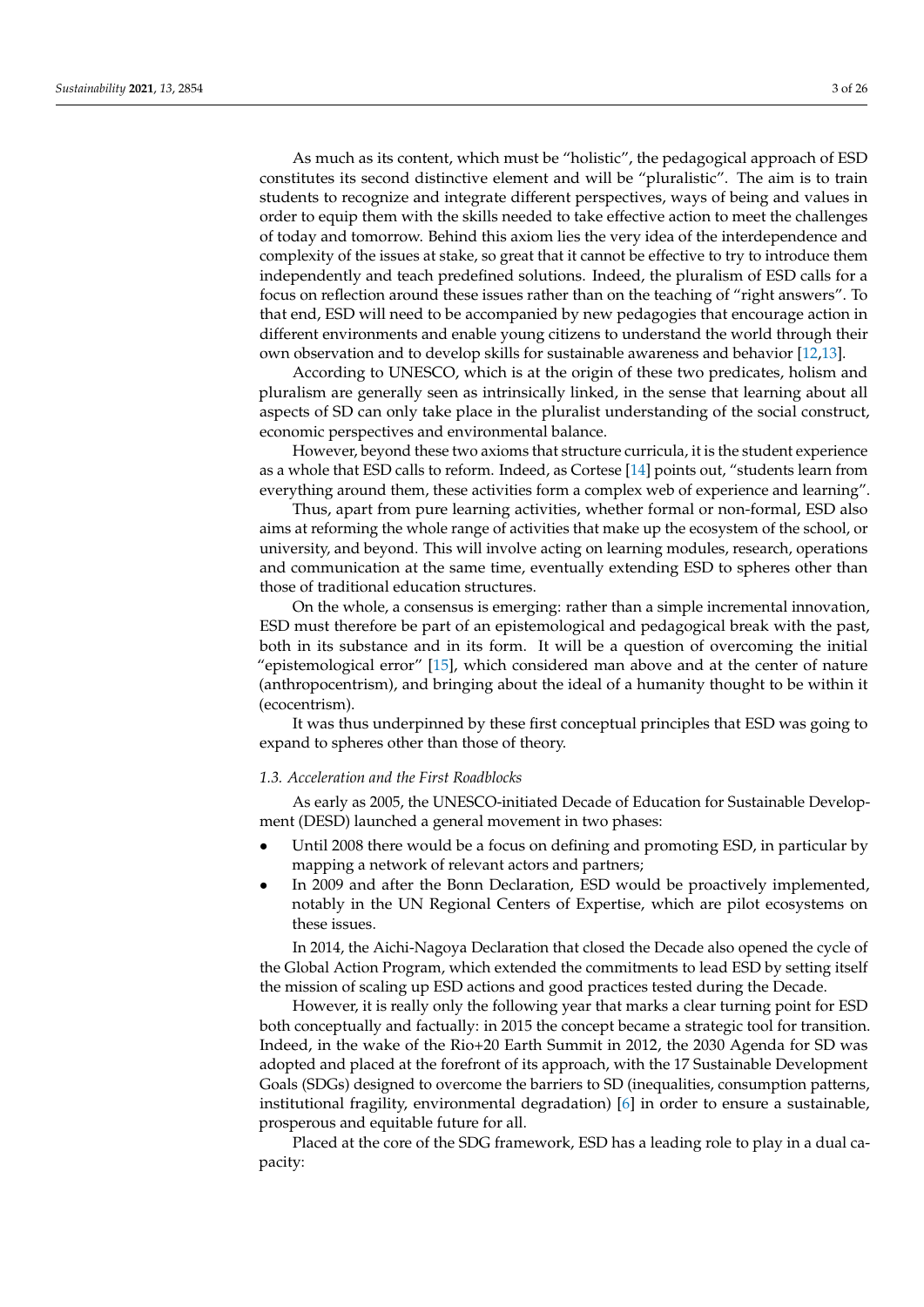- As a full-fledged SDG, behind Goal 4.7: "By 2030, ensure that all students acquire the knowledge and skills necessary to promote sustainable development, including through education for development and sustainable lifestyles, human rights, gender equality, the promotion of a culture of peace and non-violence, global citizenship and appreciation of cultural diversity and the contribution of culture to sustainable development" [\[6\]](#page-21-5);
- As an SDG at the service of others, accelerating progress towards achieving the overall SDG framework and contributing to the strategies that aim to achieve each of them. Thus, UNESCO stresses that "The SDGs, targets and means of implementation are thought of as universal, indivisible and interlinked. Each of the 17 goals has a set of targets. In each set, at least one target involves learning, training, educating or at the very least raising awareness of core sustainable development issues" [\[6\]](#page-21-5).

From the laying of the first conceptual foundations of ESD to the closing of the DESD, concrete initiatives contributing to Goal 4.7 have flourished all around the world. Illustrating this trend, UNESCO's Regional Centers of Expertise (RCEs), as pilot ecosystems for these new pedagogies globally, are leading the way and acting as relays for spontaneous initiatives at a more local/national level. Let us also mention the various initiatives labelling the schools spearheading ESD that have been set up as a network: "eco-schools", the Association for the Advancement of Sustainability Education (AASHE), etc.

However, we are still far from the anticipated large-scale reform. For, apart from the RCEs, where it is given center stage, ESD is struggling to establish itself in its most complete form [\[16](#page-21-15)[–18\]](#page-22-0): most of the time, it is barely relegated to a supplementary role in an education system that is still everywhere anchored in previous paradigms.

Lack of awareness among educational teams and stakeholders, the financial cost of the reform, lack of consensus on the methods and essence of ESD, etc., are all factors that prevent it from scaling up. Bridging all these issues, the question of assessing the effectiveness of ESD is key. For, although the role played by ESD in making SD a reality and achieving the SDGs is foreseen as positive, too little conclusive evidence has been brought to light to date, to the extent that the issue is now of critical importance. Moreover, it is specifically targeted as one of UNESCO's seven key strategies for scaling up reform [\[19](#page-22-1)[,20\]](#page-22-2): it will be necessary to "identify suitable, relevant and measurable indicators at every level local, national, regional and international—and for each initiative and programme" [\[6\]](#page-21-5).

The issue is even more pressing in higher education (HE). Indeed, in this highly competitive segment of the education system, much more than the adoption of national education reform plans or the latest UNESCO recommendations, rankings play a central role in the relative reputation of these institutions and their pedagogical choices. Yet these same rankings show every sign of belonging to the anti-ESD movement, with a strong weighting given to the economic performance of graduates who have not been taught the imperatives of ESD and the SDGs it serves. For example, in 2020, the Financial Times ranking factors relating to ESD accounted for only 2% of the total coefficients [\[21\]](#page-22-3).

Does this limited focus on ESD of HE institutions and stakeholders such as ranking agencies signify a disregard for its importance or, on the other hand, is it due to the unavailability of solid evidence of the effectiveness of ESD and reliable ways to measure it?

The second could be true precisely because the challenges of assessing the impact and effectiveness of ESD are enormous and made up of both (1) a legitimacy issue, since it is a question of justifying the transition to ESD, through measurement and proof of its real impact, and of accelerating its systematic integration and mainstreaming (particularly within HE and its rankings) and the associated funding; and (2) an efficiency and performance issue, since it is a question of ensuring the identification and monitoring of good practices, key success factors and barriers to the implementation of ESD, in order to ensure both better learning and better teaching.

A first barrier to overcome will be how to measure the actual outcomes of ESD. Indeed, it would seem that traditional evaluation methods are not compatible with ESD in that they judge the acquisition of pure knowledge, while the holistic and pluralistic approach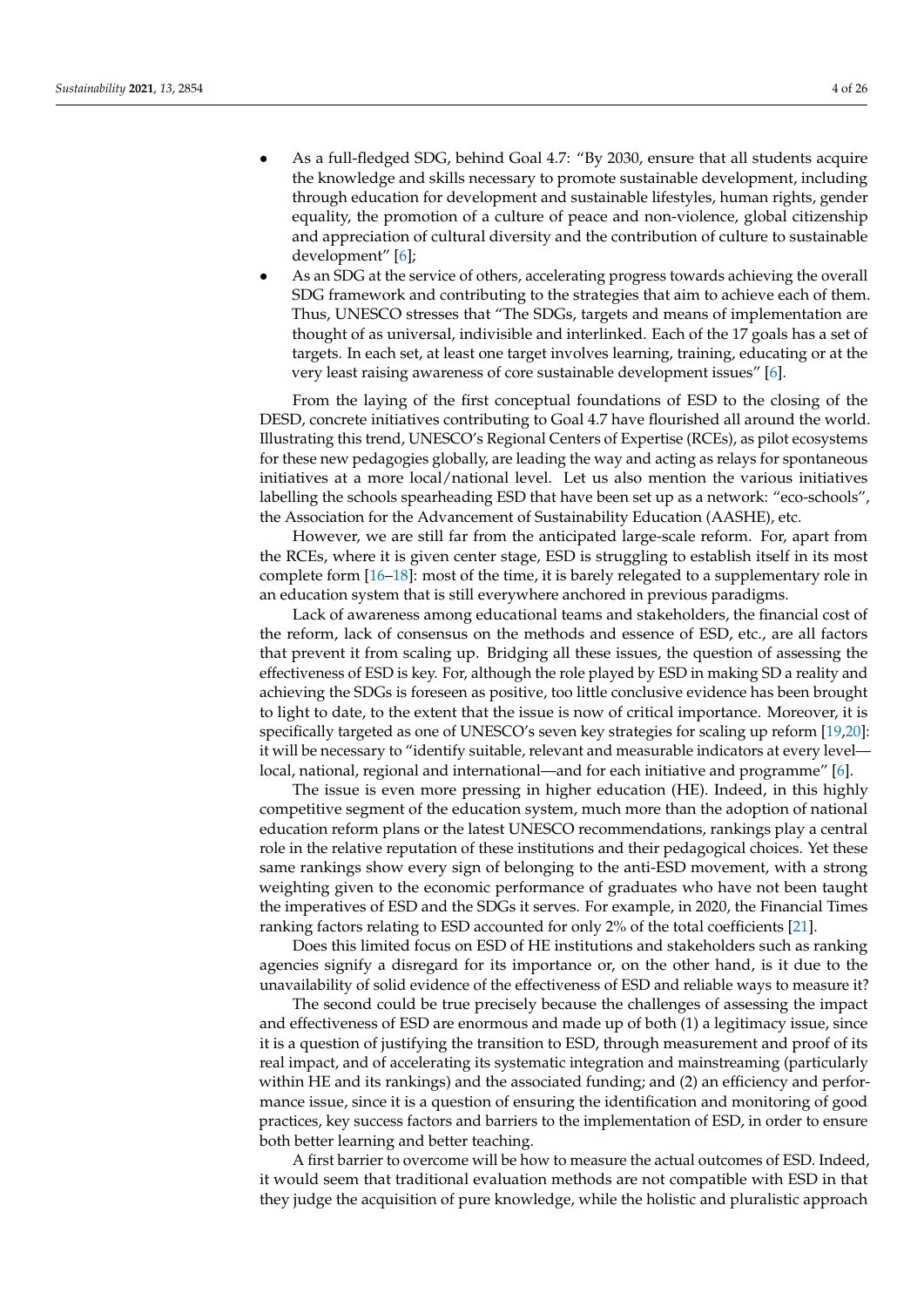of ESD aims at transmitting behaviors, values and ways of being compatible with SD. Additionally, the scope of traditional assessment methods is limited to what is acquired by the student whereas the assessment of ESD is meaningful only if the transition to concrete action (i.e., the translation of the values transmitted throughout schooling) is correctly monitored. In other words, while traditional methods seek to ensure the before/after control of knowledge, the evaluation of ESD looks for a gap between the before/after of sustainable practices and behaviors.

A second, and significant, barrier to overcome will be to assess whether these ESD outcomes are attributable to it and it alone. For, this is the main criticism addressed to studies aimed at evaluating the effectiveness of new practices: how can we certify that the results measured would not have occurred in any case, i.e., without ESD? In other words, how can the causal relationship between the inputs and outputs of these methods be highlighted by neutralizing all the elements and results that are not directly attributable to them?

More simply put: how can we assess the impact of ESD, and based on what results?

#### *1.4. Towards a Better Understanding of Doubts around ESD Impact*

For more than 30 years since the defining moment of the Brundtland Report (1987) [\[3\]](#page-21-2), efforts towards greater sustainability have proliferated. In response to these challenges, ESD is now considered a leading tool for a more sustainable world. Behind this concept, enshrined by UNESCO, lies the simple imperative of equipping young citizens with the skills, knowledge and values needed for a world more compatible with SD, notably through a holistic, pluralistic and student-centered approach.

Today, while commitments to ESD are common, these new pedagogies are still anecdotal and difficult to scale up. Instead of the systemic transformation that it calls for, ESD is often barely relegated to a supplementary role in an education system that is still everywhere anchored in outdated paradigms.

At the heart of these difficulties lies, among other things, a lack of legitimacy of ESD, a direct consequence of the difficult measurement of its effectiveness. Although there is little doubt about the positive impact that ESD generates on people and the planet, empirical references clearly linking ESD to its benefits are still rare. In a global context of the "managerization" of educational practices, which must increasingly demonstrate their transparency and accountability, the stakes are all the more pressing. Among the effectiveness measurement methods employed, only "impact" assessment methodologies offer a reliable overview of ESD's capacity to train sustainable citizens: they alone make it possible to highlight the gap in attitudes and skills between the trajectory of a group that has benefited from ESD and the hypothetical trajectory of the same group without ESD.

In the absence of similar pre-existing work, the aim of this literature review is to foster scaled ESD research and initiatives by offering a better understanding of the doubts surrounding the "impact" (stricto sensu) of ESD. At the crossroads of econometrics, educational sciences and psychology, this paper (1) sheds light on the methods and good practices for assessing this impact; (2) underlines the specificity of the data to be collected in the context of these methods of assessment; and (3) outlines the existing conclusions of impact studies dedicated to ESD that have served to highlight the limits and challenges for accurate measurement. In addition to its theoretical interest for the research community by presenting a compilation of impact assessment methods and evidence of the effectiveness of ESD, this paper is also intended to have a more practical ambition and is aimed at any practitioner interested in knowing the key success factors of an ESD approach and the relevant methods for measuring its effectiveness. Our research question is as follows: what impact assessment methods are relevant when it comes to the impact of ESD and what can we learn from their applications, challenges and results?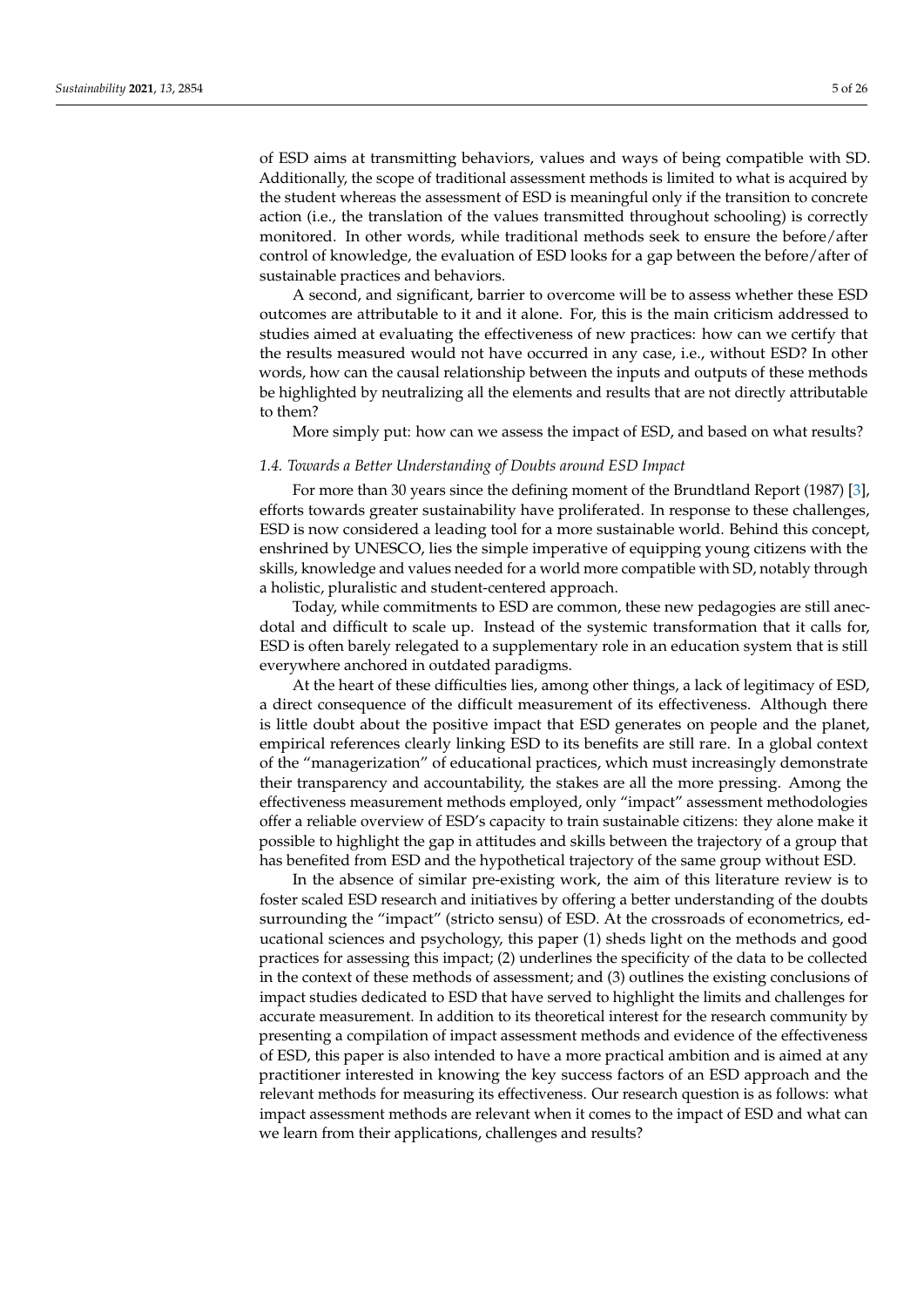The remainder of this paper is set out as follows: we will first introduce the methodology used to frame the synthesis of the literature. Inspired by social science impact assessment methodologies, we will then prove that it is indeed possible to identify ESD outcomes that go beyond absolute effectiveness and that allow us to certify the causal character between inputs and outputs outside of any other contingencies or biases. We will then immerse ourselves in the panel of studies assessing the impact of ESD and their difficult collection of field data aimed at measuring not the knowledge but the skills of students. A third and final stage will investigate the results of these studies and their pedagogical implications.

# **2. Materials and Methods**

In order to answer our research questions and test our hypothesis that the impact of integrating ESD into education programs is not only measurable but also translates into a concrete contribution to SD in the professional and personal practices of former ESD students, our study will use two main sources.

### *2.1. Systematic Literature Review*

The first tool used in this study was a systematic literature review of ESD impact assessment case studies as a means of establishing a reliable evidence base. However, and in contrast to similar studies, notably those undertaken by O'Flaherty and Liddy [\[22\]](#page-22-4) or Ardoin, Nicole and Bowers [\[23\]](#page-22-5), only studies using strict quasi-experimental impact assessment methods were selected, in the hope of demonstrating with certainty the causal relationship between ESD and ex post sustainable behaviors. The aim was therefore to focus on works proving the effectiveness of ESD using control or treatment group comparisons, with a description of the interventions, clear objectives and conclusions. Mechanically, our review therefore focused on academic works or case studies presented in official reports of local, national and international organizations for a heterogeneous audience of relatively young learners (<25 years old). Similarly, and in view of the rapidly changing status quo in SD and ESD, only studies of a relatively recent nature were included (2000–2020). Finally, the studies collected are in English, French or Spanish, in full knowledge of the limitations generated by our team's language barrier. Our literature search strategy was essentially electronic and targeted databases related to Education (ERIC, MDPI, etc.) or more generic web catalogues. Keywords used were: "impact", "education for sustainable development", "environmental education", "sustainable citizens", "effectiveness ESD" and other variations of these terms. After a first screening of  $n = 187$  contents,  $n = 83$  articles retained our attention for further reading. Finally, and in view of our criteria above, *n* = 21 papers constituted our working base.

#### *2.2. Interviews*

To complete the panorama provided by the theory, two interviews were carried out in the framework of this study in order to bring an alternative and additional light anchored in the concrete practices of ESD. Due to the additional, more consultative nature of these interviews, only two were conducted, with two French experts on the subject: Anne Monnier, in charge of ecological transition in the schools of the ITM network; and Aude Serrano, co-founder of Impact Campus and independent consultant for the French organization Enseignants de la Transition.

The two 40 min sessions took the form of semi-directive interviews of five questions each on ESD practices and the assessment of its effectiveness in the higher education institutions of which the two interviewees were the direct referees. The content of these interviews served as a practical and expert-oriented perspective to select and challenge content and articles. The content of these interviews served as a practical and expertoriented perspective to select and challenge content and articles.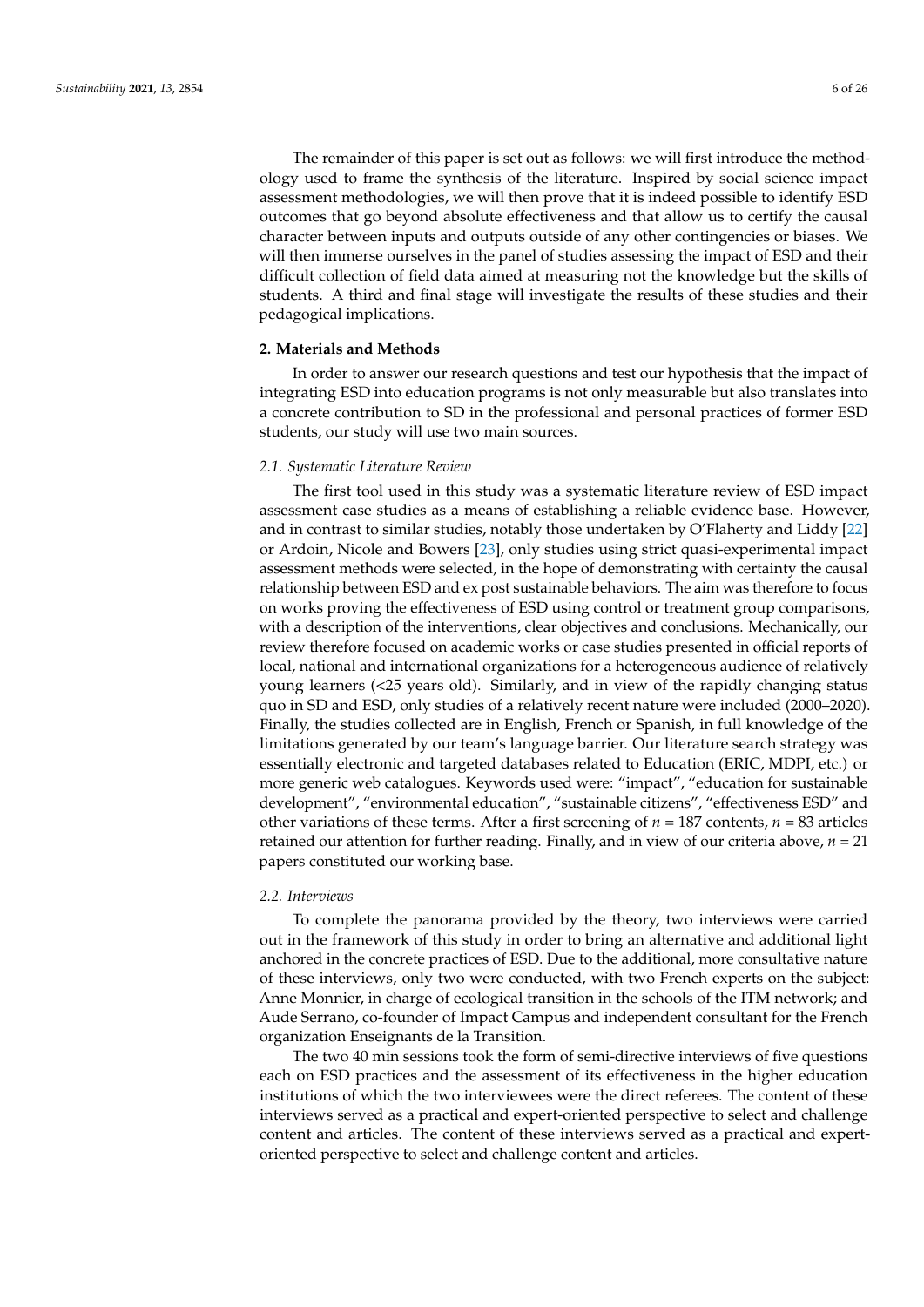# **3. Assessing the Impact of Educational Practices, General Framework for Analysis and Good Practice**

# *3.1. Defining Impact Assessment*

In its broadest sense, Maas and Liket [\[24\]](#page-22-6) define impact as all the effects generated by an organization or intervention of any kind (public policy, program, product, technology, etc.) felt outside that same organization in society and on its environment, even at a distance. Narrowing the scope, the British organization Research Excellence Framework [\[25\]](#page-22-7) defines the impact of education specifically as "an effect on, change or benefit to the economy, society, culture, public policy or services, health, the environment or quality of life, beyond academia".

Koehn and Uitto [\[26\]](#page-22-8) provide another definition, which comes closer to the one that will guide most of the studies in our literature review: they will therefore be qualified as impact all "real-world changes in ecological sustainability, policies, and people's wellbeing" specifically made possible by the acquisition of SD competencies, whether they are:

- Positive for society (we speak of positive externality), or negative;
- Direct, or indirect;
- Immediate or staggered in time [\[27\]](#page-22-9).

The impact assessment will therefore aim to highlight this concrete change when it is directly attributable to a program, practice or, to use the scientific term, "treatment". In concrete terms, it will be a question of highlighting a difference in trajectory and results between a situation that has been exposed to a specific "treatment" and the same situation should nothing have changed. In this sense, impact assessment is to be differentiated from simple evaluation/assessment tools, which mainly seek to express a change in absolute value, without neutralizing the many factors that suggest that part of the final result would have occurred no matter what. In other words, and in our case, the aim is to reveal the part of individual, programmatic or collective changes exclusively attributable to ESD and not to any other cause, in order to highlight the causal nature between education and the generation of positive impact. But how can this discrepancy be concretely accounted for? How can one simulate these two situations to be compared? This is the aim of impact assessment methods, which are part of a long econometric tradition.

#### *3.2. Principles of Impact Assessment*

The methodology of "theory-based impact evaluation" [\[28\]](#page-22-10), which is today the dominant approach in the social and educational (for the sake of clarity, a clear distinction should be made between the general framework of analysis of theory-based impact evaluation and the impact assessment "models" it contains, which refer directly to the methodologies used in the formation of interest groups) sciences, proposes a process built around six imperatives, which constitute as many interconnected stages-precepts:

- 1. Mapping the results chain based on the "theory of change";
- 2. Understanding the general context;
- 3. Anticipating heterogeneity;
- 4. Applying impact assessment methods to help form groups whose trajectories will be compared;
- 5. Applying a rigorous factual analysis method;
- 6. Favoring mixed methods of data collection.

More synthetically, a distinction must be made between: a preliminary stage enabling the bases of the measure to be laid (these are the first three items mentioned above), the choice and deployment of the impact assessment methodology (items 4 and 5) and, finally, the choice and analysis of the corresponding data (item 6) [\[29\]](#page-22-11).

## 3.2.1. Preliminary Steps of Impact Assessment

The first step in an impact assessment study will aim to reconstruct the expected causal pathway of an intervention, starting with the expected final impact(s) of ESD on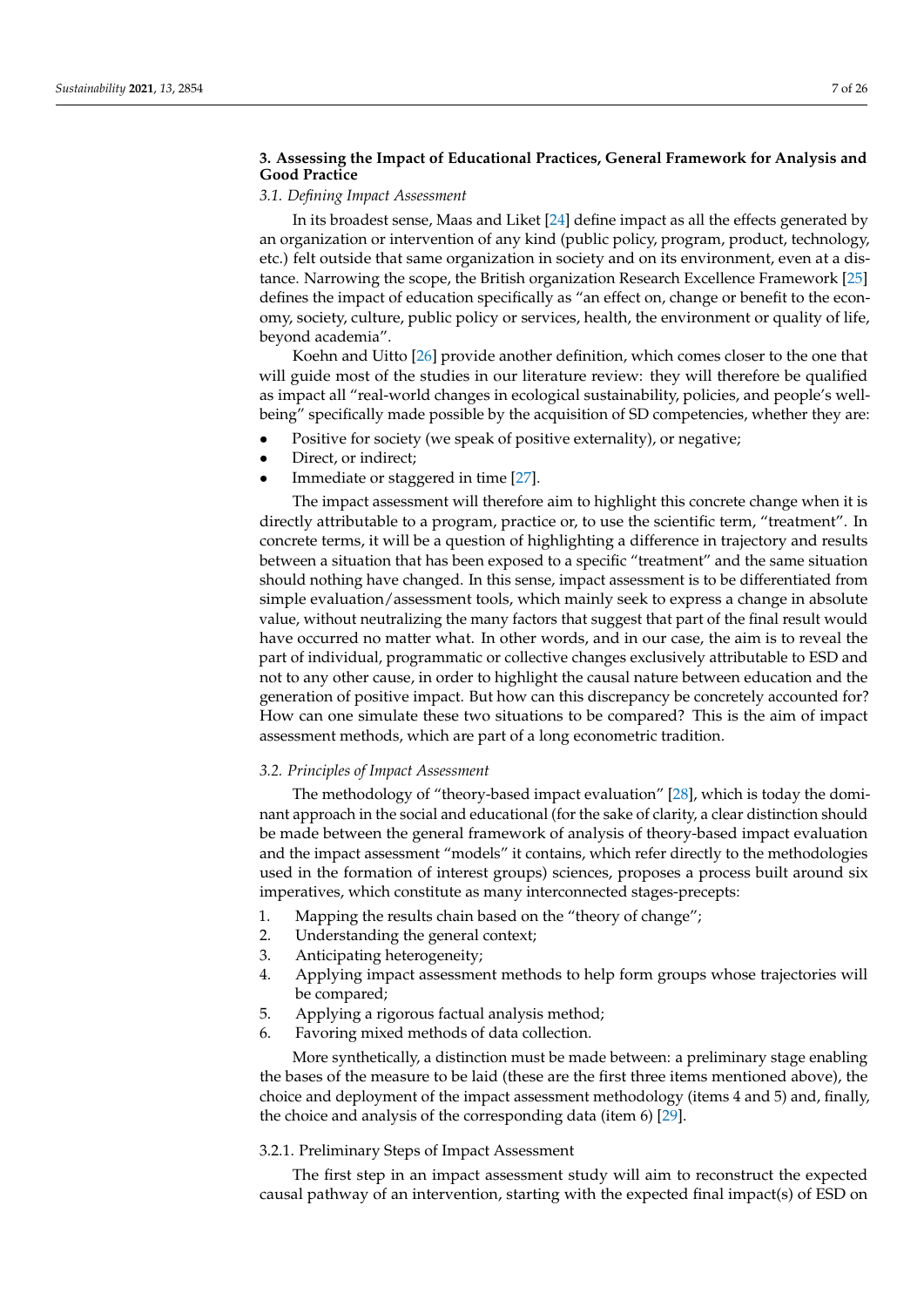students, then working backwards through the pattern of effects and causes to the inputs and learning activities that are meant to set the overall process in motion. This intellectual exercise, known as the "theory of change" [\[30](#page-22-12)[–32\]](#page-22-13), should be carried out with all the program's stakeholders, both internal and external, in order to obtain a clear and common "results chain" (the result chain is defined as the concrete deliverable of the theory of change), taking into account all the issues at stake and making it possible to reveal the conditions for change.

Starting from the formulation of an initial problem and in parallel with a survey of the elements of context, influences and heterogeneity in the data to be collected, the results chain will therefore make it possible to map and reveal the causality between:

- Inputs, i.e., all the financial, human and educational resources for the project;
- Activities, i.e., the set of educational interventions responsible for transforming inputs into outputs;
- Outputs, i.e., the results of the program visible in behavioral change "on paper";
- Final outcomes, i.e., the concrete results visible in behavioral change applied "in real life" and visible at the individual, programmatic or collective level.

"Theory of change" and "results chain" will therefore be preliminary steps to clarify objectives, risks and possibly reveal intermediate targets and impacts, since each element added to the overall scheme will have to be accompanied by specific, measurable, realistic and targeted indicators [\[29\]](#page-22-11). Other elements are then essential both from the point of view of statistical validity (question of the duration of the study, or the size of the treatment group and its antagonist, the comparison group) and from the administrative point of view (in particular the study budget).

With the aim of revealing concretely the link between the effects and causes highlighted in this first stage, the decision on an evaluation question that will guide the impact assessment will be the second stage of the process. This question will need to be precisely formulated in order to test the hypotheses underlying the "theory of change": for example, while most studies generally question the generic effectiveness of a measure or program that is targeted through impact assessment ("What is the impact of an ESD program on behavioral change? On the acquisition of specific SD skills?" or others), one should keep in mind that the question can also take more original forms ("What is the impact of such an ESD program on chewing gum consumption?", for example). Let us note that it will always be a matter of questioning the causal nature of the change at work: such studies will therefore always assess the impact of something on something else to be defined. (The axiom is particularly important since it prescribes any idea of measurement that is far too generic. Typically measuring "the overall impact of ESD" or even "the impact of ESD on the achievement of SDGs" seems too broad to be dealt with adequately. See in particular the methodological details below.)

Other questions that should guide the measure and its relevance include interrogations about the potential of the study [\[29\]](#page-22-11). Is it:

- Innovative? Will the measure used make it possible to highlight a new, untested approach that has yet to prove its worth?
- Replicable? Will the design of the assessment tool be able to identify contextual similarities that will allow the program being tested to be scaled up? (A distinction is generally made between two types of impact measurement: efficacy studies which are established in an extremely precise and controlled context and whose results are often too specific to have any value in the context of scaling up a practice or program, and effectiveness studies which are established in a more "normal", less regulated context and which therefore have a greater value of replicability).
- Strategic? What will be the strategic significance of the measure for the survival of the program or its reform?

While the research question will need to remain largely unchanged throughout the impact assessment process, the theory of change may need to be modified to accommodate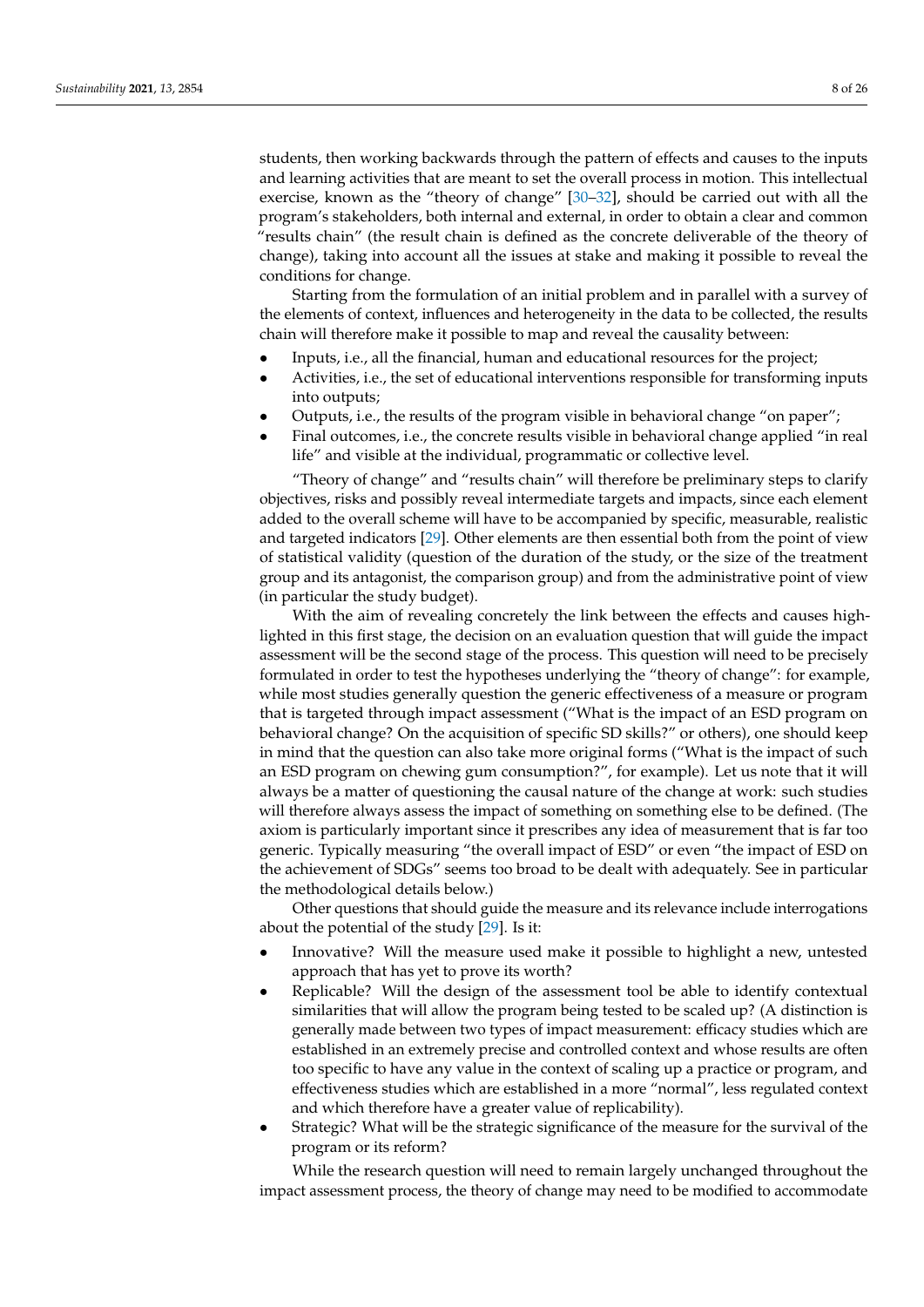surprises in the data: the aim will be to ensure that it is the original model (and therefore the conclusions reached) that fits the data, and not the other way around.

#### 3.2.2. Choosing an Impact Assessment Method

When it comes to evaluating the impact of any educational (or social) measure, simply noting some kind of result at the end of the day is not enough. Let us imagine an evaluation that aims to show the link between ESD and sustainable behavior, and that actually proves in the end an increase in students' behavior in this direction: how can we know that these results are directly attributed to the benefits of ESD?

Much more than a result expressed in absolute values, it is therefore the comparison with a basic hypothetical trajectory that will make it possible to validate the exclusive causal link between a cause and its effect. In other words, the impact arises from the comparison between the results of an actual situation that has been influenced by a program and a hypothetical situation that is assumed to have remained unchanged.

How can we model this hypothetical situation, create these two identical "starting" "units" (the unit refers to the target audience of the study: are they individuals, households, countries, etc.?) in order to simultaneously observe the evolution of their trajectories under the effect or not of the program? Because if it is, in the end, easy to obtain a measurement of the results of the unit subjected to the program, and in the absence of the possibility of cloning the starting unit or of using a time machine to change the basic parameters, how can we obtain the results of this same unit this time not subjected to the basic treatment?

This is the whole object of counterfactual analysis [\[29\]](#page-22-11), which from the outset will seek two separate units that are so similar that they can be assimilated to each other. So much so that, in the end, it will be possible to estimate almost certainly that, because of a strong initial similarity, the trajectory followed by the unit that did not follow the treatment is similar to the hypothetical trajectory followed by the unit that did follow the treatment, even if it would not have done so.

In concrete terms, to find these units and their mirrors, and as it is statistically impossible to find enough common characteristics of only two units that will be compared back to back, impact assessment methods use the power of numbers to form two groups of units that will share, on average, over a large number of units on each side, the same characteristics. Called "counterfactual analysis", this approach will therefore create two groups: a "comparison group" acting as a statistically identical duplicate of the "treatment group". Four imperatives stand out for the formation of the treatment group and the counterfactual estimate [\[29\]](#page-22-11) (the estimation of the counterfactual here refers directly to the formation of the comparison group, a statistical mirror of the treatment group):

- 1. The characteristics of the two groups "on average" must be substantially equal in the absence of a program;
- 2. The results obtained "on average" by the two groups should be the same if they both experienced the treatment;
- 3. The treatment must never affect the comparison group in a direct or indirect way (risk of "spillover effect");
- 4. The treatment must imperatively be followed by all the members of the treatment group and by none of the members of the comparison group (risk of "imperfect compliance").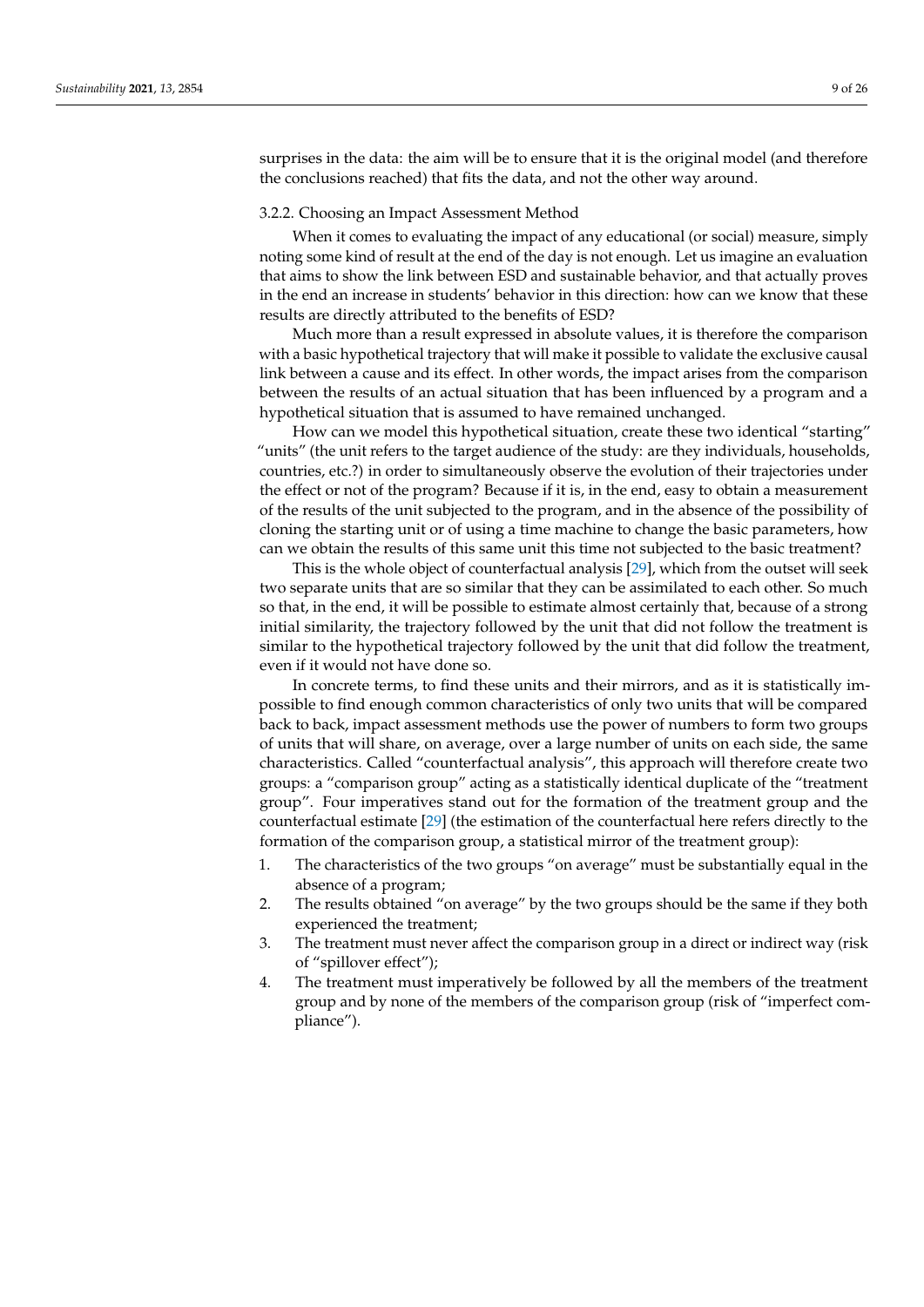By ensuring that these four conditions are met, it will be certain that the variation observed on average in the treatment group will be solely attributable to the program, since this will be the only difference to which the two groups, which were initially identical from a statistical point of view, will be subject.

So how exactly does one form the two groups? Here, several models are in competition and can be classified according to whether they belong to one of these three approaches: experimental, quasi-experimental or non-experimental.

The experimental approach, so called because it is the one that corresponds exactly to the experience formulated by the theory, is represented by a single model, the "Randomized Controlled Trial" (RCT), which measures the average difference in results between two statistically identical groups formed randomly. When randomization occurs on a large enough pool of potential participants and without any other intervention, the only difference between the two groups formed will be the difference in treatment received or not received. At the present time, and because of its closeness to theoretical prescriptions, RCT is still seen as the flagship method of impact measurement [\[33\]](#page-22-14), provided that it meets the conditions for success, particularly in terms of the number of units participating in the initial pool, which must be sufficient to form the two statistical clones. Other difficulties are also pointed out [\[34\]](#page-22-15): in particular, the concern of cognitive biases at work that are not taken into account by the model, the logistical burden, the follow-up difficulties, the lack of conformity, etc.

In contrast to the experimental approach and RCT, quasi-experimental methods move away from the theoretical and randomized framework by allowing evaluation teams to intervene in the formation of groups, mainly in a bid to map and neutralize biases at work. These include [\[29\]](#page-22-11):

- Selection bias, where performance is likely to be correlated with the desire to participate in the program or not;
- Lack of compliance, including the appearance in a given group of defectors from the opposing group;
- The Hawthorne effect, which occurs when individuals increase their performance simply because they feel they are the object of special attention;
- The John Henry effect, which exposes the comparison group to increased performance to compensate for not receiving treatment;
- Substitution bias, which occurs when some units in the comparison group that are disappointed about not receiving treatment voluntarily expose themselves to substitute treatments that bring their performance closer to that of the treatment group.

Because of these biases, which must be neutralized, the differences measured between groups by quasi-experimental methods often cannot be exploited as such, but will be returned in the form of local estimates that can be interpreted at the level of sub-groups and which must be analyzed carefully. Among these quasi-experimental approaches are the methods of [\[29\]](#page-22-11):

- Matching, which aims at individually selecting the units of the treatment group and looking for an identical individual counterpart that shares the exact same characteristics of interest and that will constitute a mirror unit in the comparison group.
- "Difference in differences" (double difference method, which will be discussed extensively here), which aim to compare the results of the comparison and treatment group before and after (unlike other methods that only consider the "photo finish"), on the assumption that biases and unobservable factors do not vary over time and that if the initial measurement takes them into account for both groups, the final measurement will also do so, thus neutralizing them.
- Stepped wedge design, which aims to convert a treatment group that is supposed to receive treatment at a later time into a comparison group in the present time, in order to circumvent selection bias that might have led some individuals (or units) to accept the experience simply to receive treatment. The underlying assumption is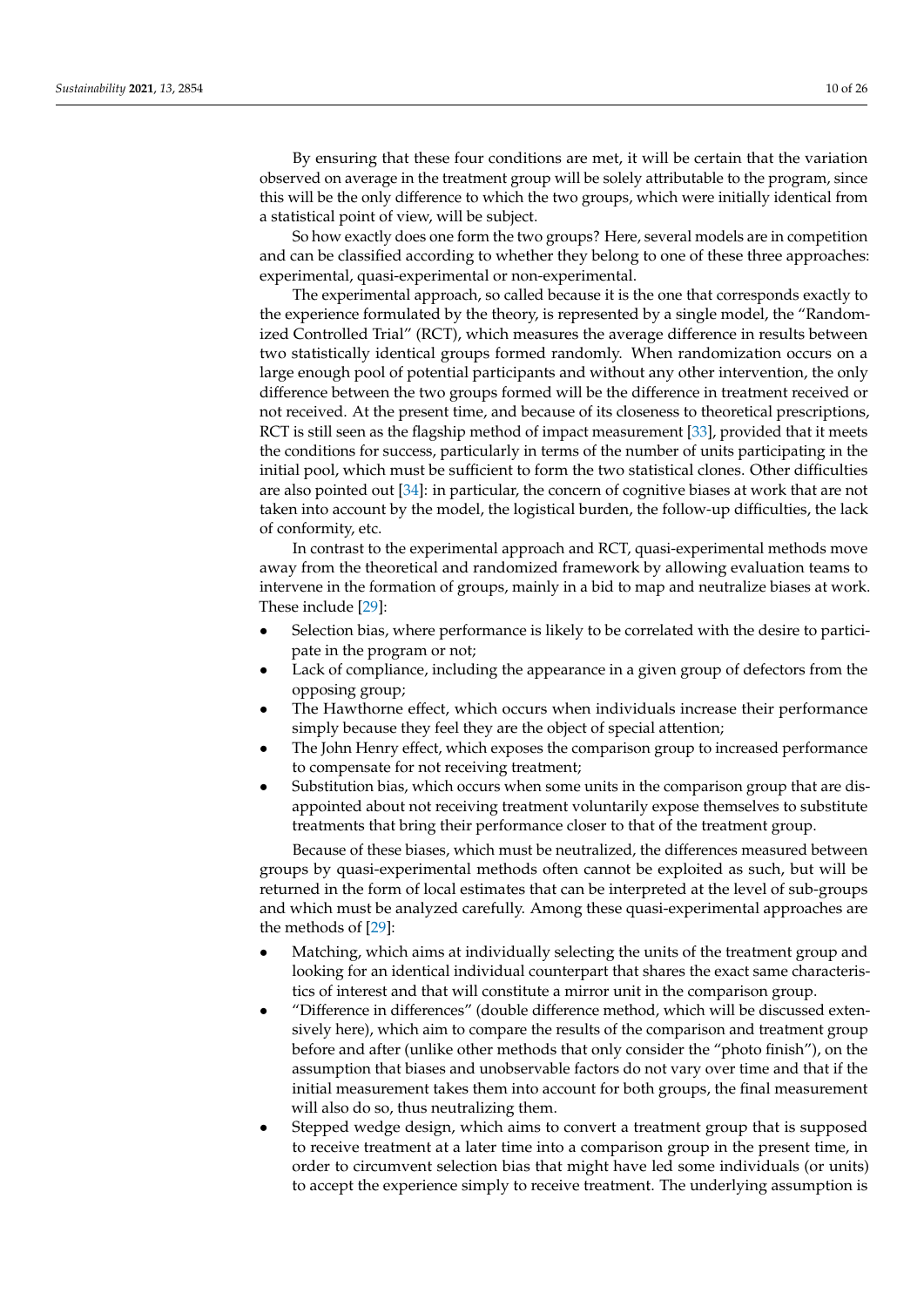that if the group was intended to become a future treatment group, it has then all the characteristics required to be a good comparison group as well.

• Instrumental variables, which form the basis of a systematic and factor-based recruitment strategy for both groups (the so-called instrumental variables) directly correlated with selection but without affecting the results.

Non-experimental approaches are called so because they do not "create" a control experiment: they do not base their results on the measure of a gap in the outcomes of a comparison/treatment group. Rather, they assess the results of the treatment group alone at different points in the program ("interrupted time series") or simply before and after the program ("pre/post test"). While RCT is perceived as the most reliable method if properly implemented, the non-experimental approaches, on the other hand, are undoubtedly the ones offering the least guarantees. Indeed, the postulate of the two tools mentioned above is cavalier: it suggests that between the "pre" and the "post" or between the different intermediate snapshots, no other factor than the simple fact of undergoing the treatment will have influenced the group's result. If the hypothesis seems valid in static, highly predictable environments and over very short periods of time, it is directly questioned when one of these elements is not present. In this case, the measure is no longer valid: it is impossible to determine whether the impact generated really comes from the program or from other causes.

The choice of the most relevant method when it comes to assessing the impact of ESD needs to be made carefully. Several criteria will have to be taken into account, in particular, and it will be necessary to favor the method which:

- Best matches the operational context of the program: the resources available, the quality and quantity of potentially eligible units, the ease of the research team with a given method;
- Necessitates the formulation of as few conditions and assumptions as possible in order to validate the counterfactual estimate;
- Requires the least amount of data.

On these last two items and in increasing order of difficulty of implementation, let us mention the RCT, then the set of quasi-experimental methods, with matching in last position. In case of doubt, however, the possibility of using several methods to triangulate the results is commonly accepted. In some cases, impact assessment methods are also complemented by other, more participatory approaches, which are closer to simple but less reliable measures of impact (one can think in particular of the Most Significant Change methodology [\[35\]](#page-22-16)).

#### 3.2.3. Data Collection and Analysis of Results

The final stage, which involves collecting data to feed into the indicators defined at the outset, will very often be based on representative samples defined within the treatment and comparison groups themselves. The data collected will depend directly on the question guiding the research and may therefore be relative to:

- The outcomes of the experience: this is the majority of data collected empirically.
- The experience's intermediate results: these are the data linked to the intermediate indicators defined during the mapping of the theory of change, and which allow the validation or invalidation of the relevance of the expected causal chain.
- The activities: this is the data which, in our case in particular, allows us to highlight good teaching practices.

The impact measure could be:

• Prospective, i.e., aiming to measure results based on data produced at the end of the course. This type of method has in particular the advantage of: (1) allowing a collection of pre-intervention data favorable to the creation of relevant comparison groups, (2) contributing to the creation of ambitious objectives for the program to experience the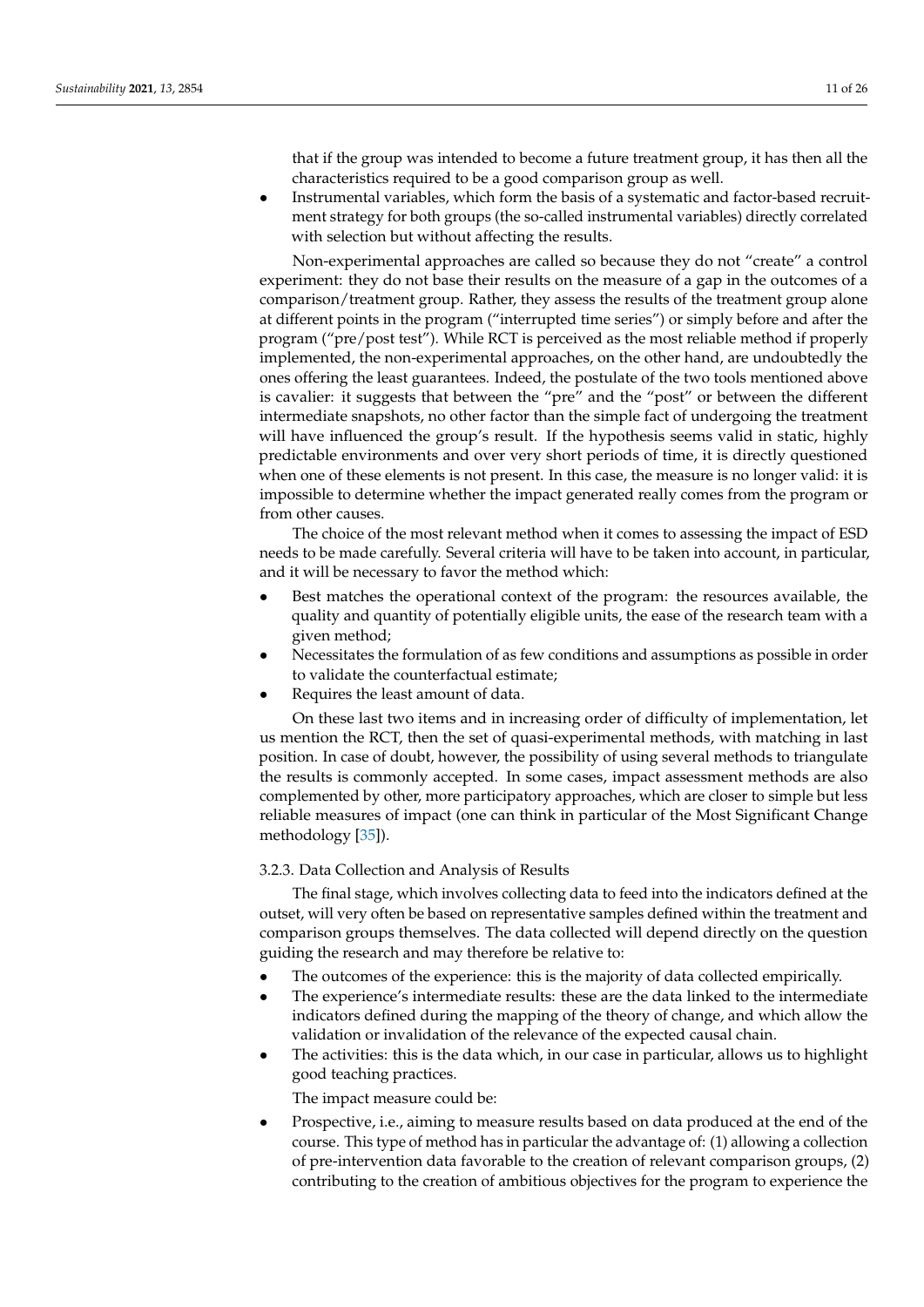potential for impact measurement at the end of the course as an additional incentive to achieve them.

• Retrospective, i.e., using data already collected to highlight a change in the past. This type of analysis is to be preferred in order to measure the impact of past programs, with a view to possible comparison with new current developments; however, the method does not generally allow for reliable comparison groups, which directly threatens the reliability of the measurements.

They may be of a nature that is:

- Qualitative: questionnaires, interviews, observation, case studies, videos, photos, etc. Qualitative data have a descriptive scope which allows us to adapt to variations in context, to account for nuances in depth and to highlight subtle dysfunctions.
- Quantitative: surveys, test results, anthropometric measurements, etc. These have the advantage of complementing the contribution of qualitative tools by offering a more direct, robust and interpretable general lighting.

Specifically targeted by the theory-based impact evaluation approach, the use of mixed methods will be favored. Researchers [\[36](#page-22-17)[–38\]](#page-22-18) highlight some advantages of using qualitative and quantitative tools:

- Triangulation of results, increasing their robustness and credibility;
- Use of results of one type to build more efficient tools of another type during the course of the study;
- Complementarity of the results which expose different facets of the same phenomenon.

In practice, this topic of collecting the data needed for ESD impact assessment will be key.

# **4. Assessing the Impact of ESD, from Theory to Practice**

Emerging in the wake of early environmental concerns, ESD is a type of education aimed at creating "sustainability citizens" [\[5\]](#page-21-4) capable of meeting the human, environmental and economic challenges of today and tomorrow. While ESD is widely acclaimed in the literature and is being implemented worldwide, the new practice is still struggling to scale up.

Behind this delay seems to be an efficiency that has not yet been fully proven. In order to overcome this initial obstacle, and beyond simple evaluations showing ESD results in absolute terms, more robust measures to assess its impact have been multiplying over the last 10 years or so. It will now be a question of being able to show the strict superiority of ESD over traditional methods in terms of its capacity to train the citizens of today and tomorrow.

At this stage, therefore, the most common question addressed in ESD impact assessments is to prove its transformative character compared with a more traditional educational scheme. In short, is ESD really succeeding in achieving its goals of shaping responsible citizens?

From the definition of this question of mainstream impact research, a first element of difficulty emerges: if the measurement of impact is in the collection of data reporting on the achievement of ESD pedagogical objectives, what should these objectives and their associated results ultimately be? Additionally, and to take the implications of the theorybased impact evaluation framework further, how can we move from the pedagogical objectives to the data that can be used by an impact evaluation model?

# *4.1. Identifying the Pedagogical Objectives of ESD*

Let us start by addressing the first question: what would be the pedagogical objectives of ESD that a potential treatment group could achieve in order to account for its impact?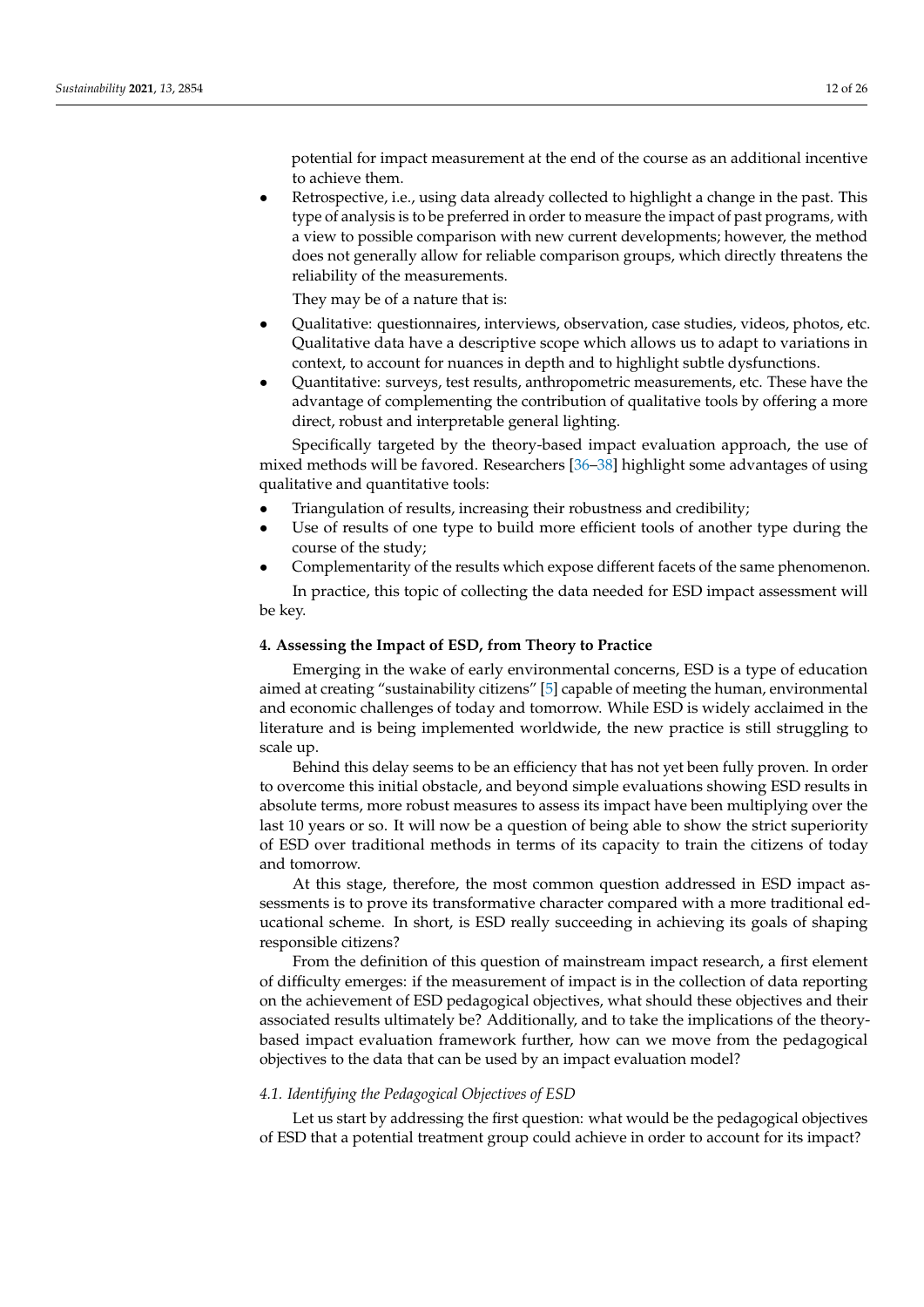In the mid-1990s, when the concept of ESD was still in its infancy, the question of its educational objectives was primarily analyzed using the "information deficit model" [\[39](#page-22-19)[,40\]](#page-22-20), which makes knowledge acquisition the simple determinants of behavioral change in favor of SD. In other words, this rational model believed that simply educating for SD would directly promote the acquisition of certain sensitivities that would trigger proenvironmental behavior.

Since then, however, this theory has come under strong criticism. For, if a lack of knowledge often prevents change, the acquisition of knowledge is not enough (this focus on knowledge and content, however, unfortunately remains central to the design of most programs [\[41\]](#page-22-21)). Indeed, mere "declarative" knowledge (that relating to facts and data) is not sufficient to promote change, which can only be achieved through the transmission of three additional types of knowledge, namely [\[42](#page-22-22)[–44\]](#page-22-23):

- Procedural knowledge: a set of "know-how" acquired in the field through direct contact with the issues taught [\[13\]](#page-21-12);
- Effectiveness knowledge: the set of perceptions that make action desirable and that emerge naturally from practice and debate [\[13\]](#page-21-12);
- Social knowledge: all information about the aims and intentions of others [\[13\]](#page-21-12), as well as their perception in the form of norms.

Thus, and beyond simple declarative knowledge (i.e., the cognitive elements of knowledge) ESD will also aim to transmit other elements of an affective nature, this time relating to the know-how and skills specific to SD, which alone will be capable of initiating the transformation of behavior in the long term. From a pedagogical and educational point of view, and at all levels, it is therefore a major shift that is at work: that from an education for knowledge to an education for action and competence.

In the sphere of education, Kliem and Leutner [\[45\]](#page-22-24) define "competence" precisely as those "context-specific cognitive dispositions that are acquired and required in order to cope with certain situations or tasks in specific areas". First introduced in linguistics [\[46\]](#page-22-25), then in educational sciences [\[47\]](#page-22-26), it is psychology that definitively endorses the concept. Already at the time, McClelland [\[48\]](#page-22-27) called for education to be able to "assess skills rather than intelligence". In fact, unlike intelligence, a moving notion that allows us to account for generic individual capacities independent of any context, competence reflects the individual potential for cognitive and affective response to a specific request or situation: in this sense, the term is close to what is expected in "real life"; it is, as Connell, Sheridan, and Gardner [\[49\]](#page-22-28) point out, "realized abilities".

Adopted by UNESCO, and echoing the Bologna Process that started in 1999 which allowed the standardization of a predominantly European university system based on common competences [\[50\]](#page-23-0), the approach endorses an emancipatory vision of ESD, which Vare and Scott [\[51\]](#page-23-1) and Wals [\[52\]](#page-23-2) call "ESD 2", to help build the capacity to think and act critically in tomorrow's world (in opposition to what these same authors call "ESD1", a more normative vision where ESD directly promotes certain modes of behavior instead of aiming to develop the capacity to act with autonomy of thought). The aim will be to be able to define the expected competences in order to see the pedagogical objectives of ESD become a reality: to enable students to become agents of change capable of dealing with systemic, ambiguous, uncertain, changing problems, and to become managers and leaders in the transition towards more SD and in all sectors.

Since this founding moment, many researchers have therefore endeavored to draw up a list of the skills needed to establish the three pillars of SD and their connections. A nonexhaustive list of existing reference frameworks and terminologies include the following:

- The "sustainable skills" of Wals [\[52\]](#page-23-2);
- The "Gestaltungskompetenz" ("Shaping competencies") of de Haan [\[53\]](#page-23-3);
- Glasser and Hirsh's "Core Competencies for Sustainability" [\[54\]](#page-23-4);
- Rieckamnn's "key competencies" [\[55\]](#page-23-5);
- The "key competencies for sustainability" of Wiek et al. [\[56](#page-23-6)[,57\]](#page-23-7);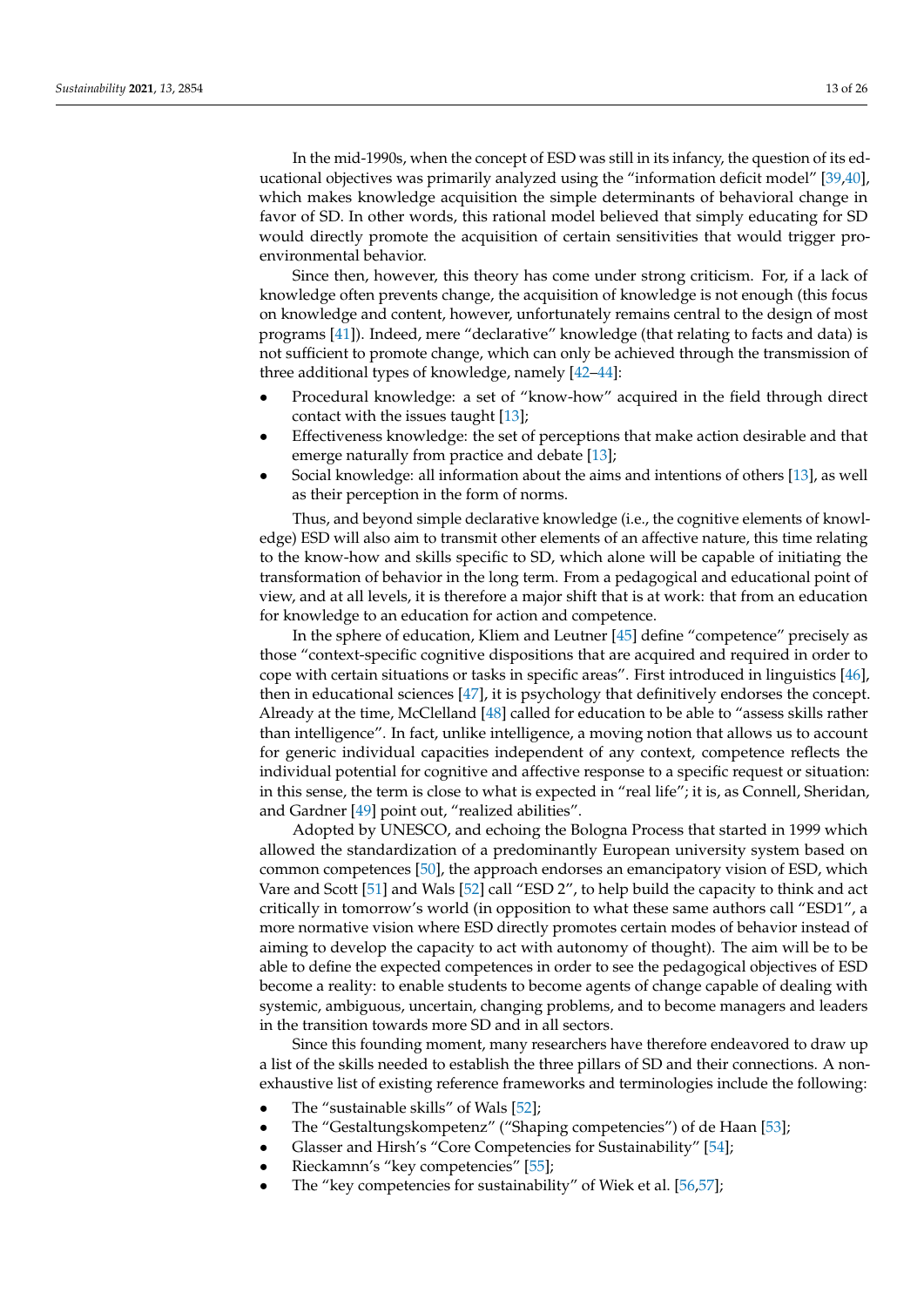- The OECD's "key competencies", defined in the Definition and Selection of Competencies (DeSeCo) project [\[58\]](#page-23-8);
- Stibbe's "sustainability literacy" [\[59\]](#page-23-9).

Despite some visible differences in detail, and without exhaustively citing all the references on the matter, however, these different frameworks provide a list of key competencies that provide a consensus on what is expected as core SD ways of acting that would reflect the intrinsic qualities of ESD. For example, UNESCO's summary list of competencies includes [\[6\]](#page-21-5):

- System thinking competency, i.e., "the ability to recognize and understand relationships, to analyze complex systems, to perceive the ways in which systems are embedded within different domains and different scales, and to deal with uncertainty";
- Anticipatory competency, i.e., "the ability to understand and evaluate multiple futures—possible, probable and desirable—and to create one's own visions for the future, to apply the precautionary principle, to assess the consequences of actions, and to deal with risks and changes.";
- Normative competency, i.e., "the ability to understand and reflect on the norms and values that underlie one's actions and to negotiate sustainability values, principles, goals and targets, in a context of conflicts of interests and trade-offs, uncertain knowledge and contradictions";
- Strategic competency, i.e., "the ability to collectively develop and implement innovative actions that further sustainability at the local level and further afield";
- Collaboration competency, i.e., "the ability to learn from others; understand and respect the needs, perspectives and actions of others (empathy); understand, relate to and be sensitive to others (empathic leadership), deal with conflicts in a group; and facilitate collaborative and participatory problem-solving";
- Critical thinking competency, i.e., "the ability to question norms, practices and opinions; reflect on one's values, perceptions and actions; and take a position in the sustainability discourse";
- Self awareness competency, i.e., "the ability to reflect on one's own role in the local community and (global) society, continually evaluate and further motivate one's actions, and deal with one's feelings and desires";
- Integrated problem-solving competency, i.e., "the overarching ability to apply different problem-solving frameworks to complex sustainability problems and develop viable, inclusive and equitable solutions that promote sustainable development—integrating the above-mentioned competencies".

Taken together, these skills and ways of being form what Axelrod and Lehman [\[60\]](#page-23-10) call "sustainable behavior", sometimes also called "sustainable literacy", i.e., all the behaviors, knowledge and actions that contribute to SD. They will need to be developed specifically through ESD and, from the perspective of higher education, specifically target the jobs for which they prepare students [\[61\]](#page-23-11), together with the more basic set of skills that are specific to the role of education in its broadest sense [\[56\]](#page-23-6).

Complementing this first effort, the work of the German research group Transfer 21 has led to a more granular result thanks to the establishment of 12 sub-competencies, themselves subdivided into finer elements, and supplemented by suggestions for suitable teaching content and approaches [\[62\]](#page-23-12).

Capitalizing on this work, and in the wake of the establishment of the SDGs with which ESD is directly involved, UNESCO published a report [\[63\]](#page-23-13) in 2017 specifically detailing the pedagogical objectives in the form of "cognitive", "socio-emotional" and "behavioral" skills specific to the achievement of each of the SDGs, as well as the suggested contents and approaches. In other words, and completing the Transfer 21 project, UNESCO has detailed the SD competencies by transposing them into the framework of the SDGs and thereby produced a list of expected outcomes of ESD, which form a solid basis for ESD impact measures.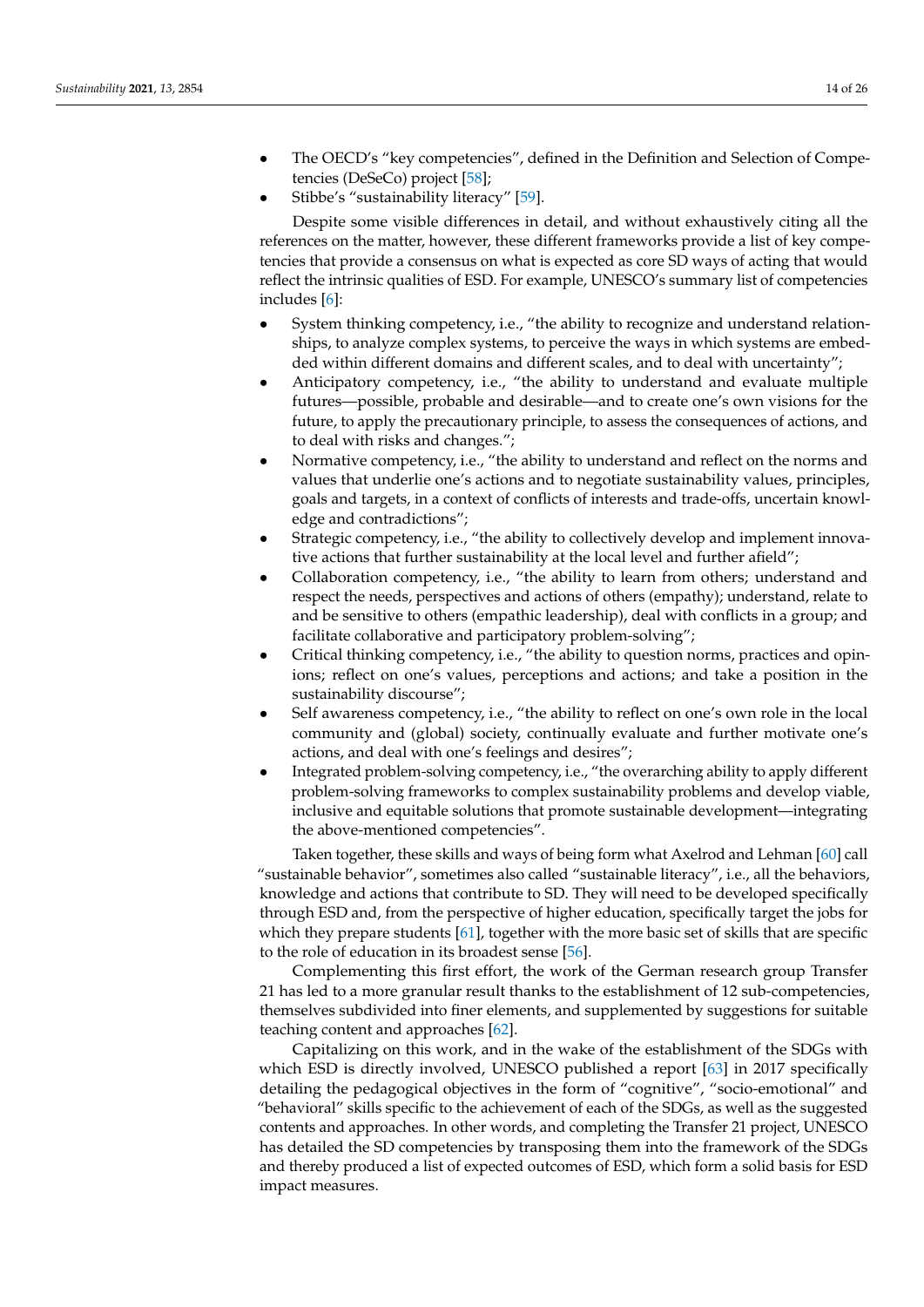This brings us to the question of how we can move from these pedagogical objectives to the data that can be used by an impact evaluation model.

#### *4.2. Relevant Data for the Impact of ESD*

In a literature review dating from 2017 and 2018, Ardoin, Nicole and Bowers [\[23\]](#page-22-5) and O'Flaherty and Liddy [\[22\]](#page-22-4) undertook an initial effort to collect all the studies aimed at demonstrating the effectiveness of ESD, resulting in a corpus of respectively 119 and 34 publications (sometimes overlapping) that brought together: (1) actual impact assessment work, with a comparison group; and (2) more classical work of measuring results without a comparison group.

By eliminating the second category of studies, whose methods do not make it possible to unequivocally highlight the results directly attributable to ESD (although they are useful since they can triangulate some results of the first type of analysis), and by adding more recent work, the literature offers some 21 studies [\[64–](#page-23-14)[84\]](#page-24-0) evaluating the impact of ESD in terms of the achievement of its objectives. These studies vary by:

- The sample size of the starting pool.
- The duration of data collection.
- Geographical location (mainly Western and Northern Europe, the United States and Turkey).
- The type of learner targeted.
- The evaluated attribute: the studies measure the attainment of one or more skills (study on recycling behaviors in Redman [\[76\]](#page-23-15)), one or more types of knowledge (everywhere, study based on the comparative analysis of cognitive and affective gains), one or more teaching practices (study on the influence of role-playing in Paschall and Wüstenhagen [\[75\]](#page-23-16)), etc. As already mentioned, it should be noted that no study aims to directly measure the contribution of ESD to the whole spectrum of SDGs. Indeed, according to Redman [\[76\]](#page-23-15), global approaches generally represent a logistical challenge related to the size and power of the tools to be developed. In the absence of such rigour, the results are generally assumed to be too weak to reach any conclusions.

Depending on these parameters, some studies are therefore mechanically more robust than others, or at least more generalizable in their conclusions. Nevertheless, they all share an adherence to quasi-experimental methods of impact assessment, with a treatment and comparison group established directly by the researchers. For most of them, also and more precisely, the approach will be similar to the double difference method, which aims to compare the performance gap between the two groups before and after the introduction of treatment (it is therefore an inter- and intra-group difference). Among these surveys, about a quarter of the analysis focuses on the difference in results between the profile of "traditional" students and those integrated into "eco-schools", primary and secondary schools which are labelled according to the school's performance in its pedagogical approach to SD.

The subject of collecting data useful for these studies directly raises the question of methods for assessing skills, the central corpus of the new pedagogies.

Should we therefore turn our attention upstream, and report on the simple acquisition "on paper" of these SD skills, at the price of a heavy wager on the probable concretization of these skills, which may as well not find the elements of their realization in "real life" and therefore have no concrete consequences for the SDGs?

Or, on the contrary, should we place our attention further downstream in the process by reporting only on sustainable behaviors that are actually actualized, realized, and translated into real life (as an example of this translation of skills into reality, let us cite in particular the behaviors towards more exemplary citizenship (sorting and recycling, energy savings, a reduction in meat consumption, carpooling, train instead of plane, etc.) and professional exemplarity (activism, sustainable leadership) for which it is estimated that aggregation at the collective level can bring about SD), in other words, measuring the "performance" (performance is defined as a realized competence (Shohamy [\[85\]](#page-24-1))) behind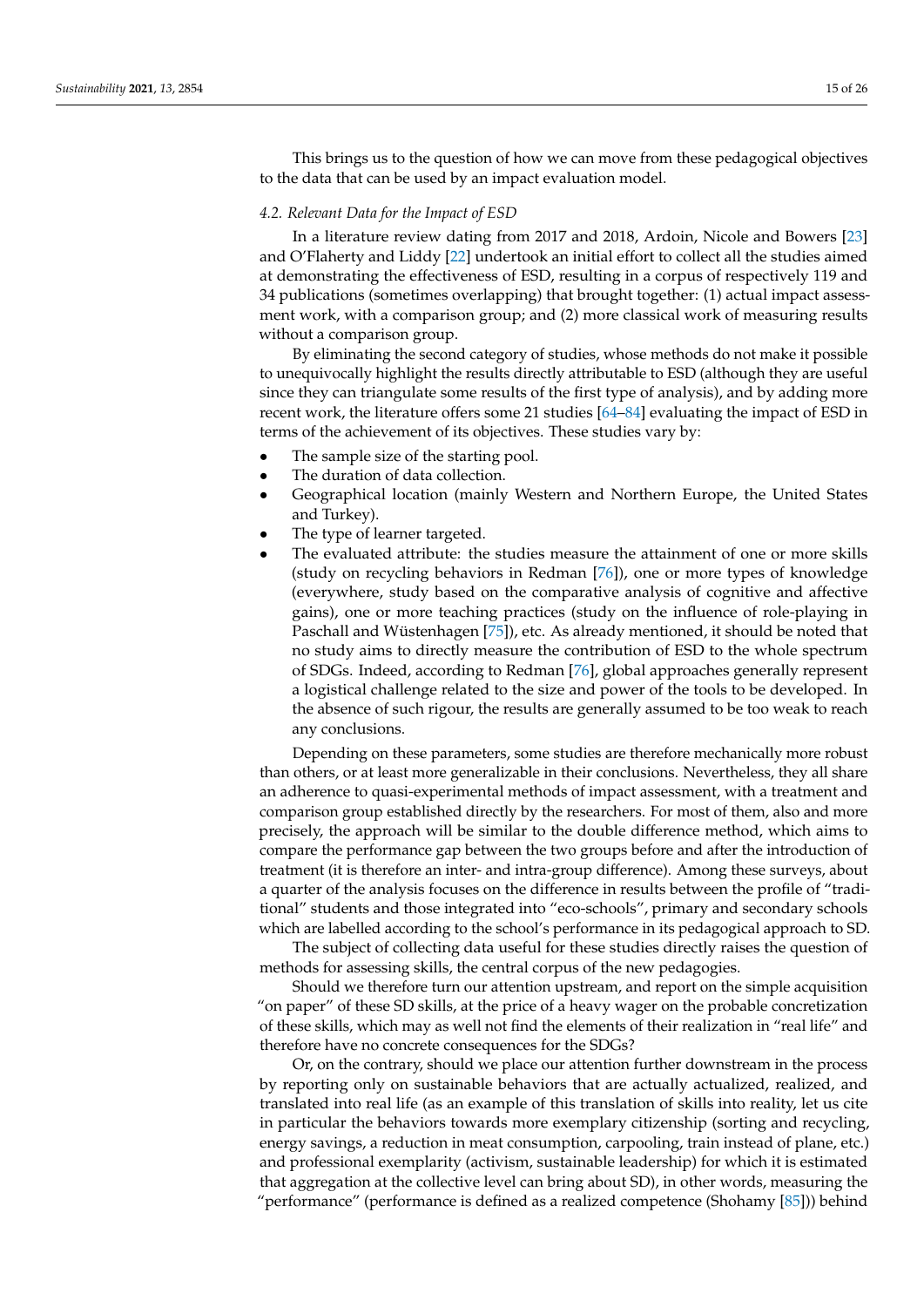the acquisition of skills? Indeed, the work of the behavioral sciences quite rightly warns that mastering a skill "on paper" will never certify with certainty its automatic translation into real life. Without going into the details of the extremely fertile theories of behavioral sciences, let us illustrate the facts by the work of Blake [\[86\]](#page-24-2) in particular, who identifies three barriers to action (the field covered is that of the "attitude–action gap"):

- Individuality, which means that an individual will always put his or her "selfish" desires first before taking action;
- Responsibility, which consists of saying that an individual will only act if he feels that his action will serve a purpose, or if he feels that it is his responsibility to act, which models of pro-environmental behavior call the "locus of control" [\[87–](#page-24-3)[90\]](#page-24-4); and
- Practicality, which describes the societal and institutional barriers, apart from any intention or attitude, that prevent action (e.g., lack of time, money, and difficulty in accessing the right information).

This dichotomy of approaches to measuring competence is not new. In 1990, in a study on hospital competence, Miller [\[91\]](#page-24-5) already called for a distinction to be made between several levels of concretization of individual competence, from the lowest level of mere procedural knowledge to the perfect mastery of the competence achieved in the concrete passage to action.

Thus, just like Miller, who proposes different evaluation tools depending on whether the measure focuses on the "Knows/Knows How/Shows How" (the "theoretical" competence) or on the "Does" (the "realized" competence, the performance) as highlighted in his pyramid of competency mastery, our impact studies, which cover both notions, should also use different instruments to measure competencies according to their level of ambition in terms of restitution of ESD results.

All the studies covered by our review (whether their ambition is to measure the "Knows/Knows How/Shows How" or the "Does") thus give priority to the use of primarily quantitative tools of a positivist nature, as Rickinson  $[92]$  has already noted: the aim is to use tests to collect a quantified measure of the competence acquired through ESD. Here, two approaches can be distinguished in the selection of tools. Some studies use the following approaches:

- Mainstream and general tools developed independently of the context and sometimes adapted to the study: we can mention in particular the EDINSOST tools [\[82\]](#page-24-7), PISA [\[81\]](#page-24-8), the New Ecological Paradigm scale of sustainable behavior [\[71\]](#page-23-17), which directly echo other reference frameworks not used in these studies—notably, the Sulitest, the Global Environmental Behavior Scale, the Environmental Literacy Questionnaire, the Environmental Literacy Survey, etc.;
- Tools built from scratch for the good of the assessment (in Redman [\[76\]](#page-23-15) in particular), the theoretical merit of this approach being that it offers a more accurate measure of the competence assessed "in context".

In both cases, the approaches used will be the same: the aim will be to draw up a list of competences (and possibly sub-competences) with several levels of mastery targeted by the approach and to build a measurement model based on tools which comply with the rules of validity and reliability of psychometrics.

Even if there is no dominant model in the literature regulating these quantitative tools, the studied approaches seem to have common characteristics, in particular that of recreating real-life situations in order to provide as accurate a measure as possible of the estimation of the cognitive response in context. Most of the time, the tool will be structured as follows: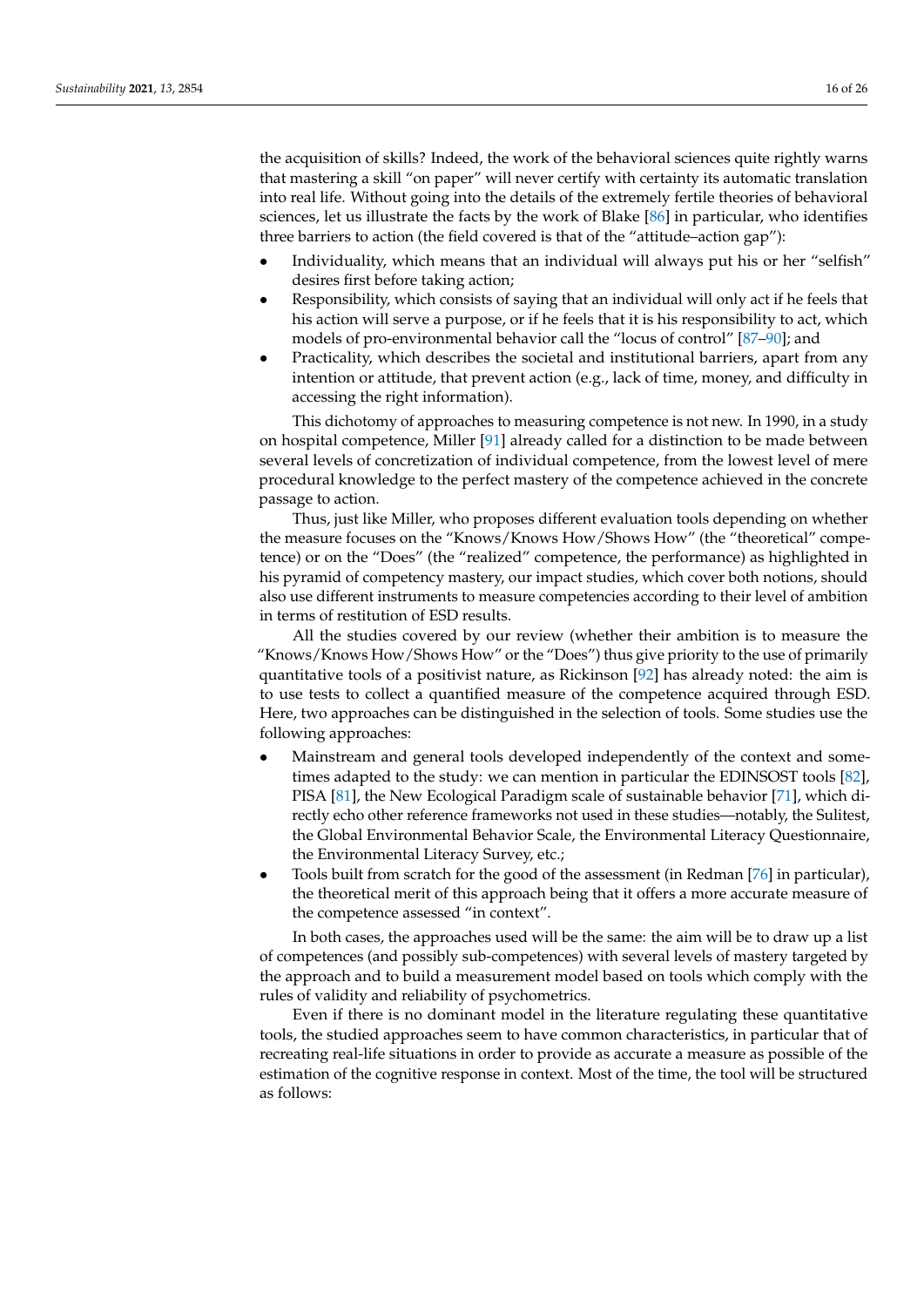- Presentation of a starting scenario close to a critical situation of reality, in the form of text, image, film, graphics, etc.;
- Questions of various forms designed to inform the candidate's cognitive skills in context.

On this second point, it is worth noting the predominance of two practices which allow the results to be triangulated in order to get closer to psychometric standards:

- Open-ended questions are particularly relevant in this case since they require students to put together a coherent assembly of abstract, multidisciplinary elements contributing to the resolution of the problem highlighted in the scenario. The grading system will usually include a clear qualitative guide for markers on the expected performance standards [\[93](#page-24-9)[–96\]](#page-24-10).
- Closed-ended questions (sometimes presented as MCQs) have the advantage of being objective, relevant and automatically highlighting the mastery of a skill, since the student is directly called upon to eliminate incorrect answers and reveal the one that seems right to him or her. For a lower processing cost [\[97\]](#page-24-11), this method makes it possible to estimate the competence in a way that is at least equivalent to open-ended responses [\[98\]](#page-24-12).

For example, students may have to choose the most relevant source among several types of information related to an SD issue, assess the validity of an element based on concrete evidence, summarize or explain an issue, choose among different summaries the one that best suits a situation, etc.

In this respect, research increasingly seems to favor computer-based test formats [\[99\]](#page-24-13) which favor complex stimuli that are more valid and close to reality (notably via a wide variety of scenario formats) [\[100\]](#page-24-14), interactive procedures, multiple response formats, realtime adaptation of items to skills already demonstrated earlier in the test [\[101\]](#page-24-15), and the appearance of immediate feedback [\[102\]](#page-24-16). However, it should be noted that such tests should not be motivated by simple numerical development but should always be based on valid theoretical and psychometric foundations.

Using quantitative tools that provide an initial exploitable basis, most impact studies focusing on the measurement of the transcription in real life of the skill (the "Does" level of mastery) generally complement the measurement by means of two devices:

- A module for monitoring the skills acquired over the long term, sometimes with tests carried out up to several months after the end of the experience [\[69\]](#page-23-18);
- A student-centered interpretative qualitative approach aimed at detecting in the field the indicators of a behavioral inflection, and in particular: observation, interviews, analysis of student logbooks, etc. The aim is to move from the assessment of competence in a simulated context to an assessment established in a real context.

If there is one tool common to both approaches to measuring competence (a rather quantitative approach to the estimation of the "Shows How" and at the same time quantitative/qualitative approach to the estimation of the "Does") and which is the subject of much controversy, it is the self-declarative questionnaire, which invites participants to fill in some of their attitudes, convictions, knowledge and motivations themselves. The tool is not valid from a psychometric point of view as it is highly exposed to numerous biases, in particular the desirability bias, which consists of candidates modifying their answers in favor of behaviors that are supposedly more desirable than others. (An original approach aimed at retaining the self-reporting format while neutralizing the desirability bias can be found in Hansmann, Mieg and Frischknecht [\[103\]](#page-24-17) in their surveys sent to former graduates of a Swiss university with the aim of assessing their sustainable behavior. In addition to the self-declarative multiple choice questions, space is provided for respondents to document "concrete examples" of the reported facts.)

Overall, however, and in order to triangulate the results, both the literature and empirical evaluations tend to favor multi-method approaches, underlining the difficulty of measuring the achievement of ESD objectives.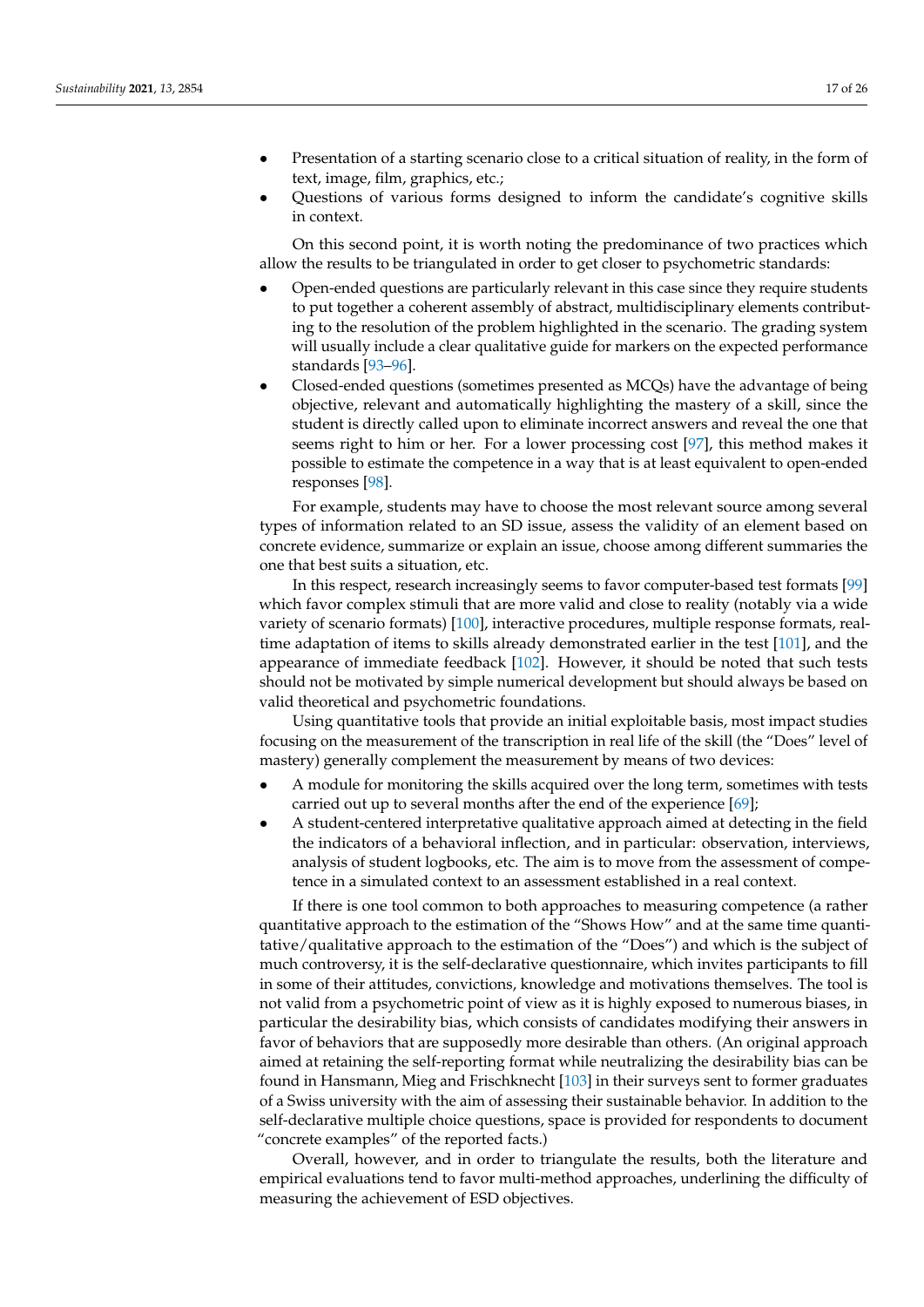So what results can be expected from these studies?

#### **5. What Are the Results and Implications for ESD Impact Assessments?**

Overall, most impact studies aimed at proving the effectiveness of ESD point to encouraging results in terms of its ability to impart the knowledge and skills of tomorrow compared with more traditional modes of education.

Murray, Goodhew and Murray [\[71\]](#page-23-17), in their study to demonstrate the impact of ESD approaches centered around the sustainable values and behaviors of 67 students over eight months, find that their qualitative tools have led to a greater environmental sensitivity of the exit learners compared with the control group. Four months after the end of the final teaching modules, several students testified to an "awareness that SD represents a state of mind rather than separate tasks". It is therefore a change of global perspective that is at work.

Seeberg and Minick [\[78\]](#page-24-18), who examine the effectiveness of cross-cultural competency approaches in the acquisition of global skills and perspectives among a population of 23–25-year-old aspiring teachers over a four-year period, also note greater openmindedness, a reconsidering of preconceptions, a positive effect on communication skills, and increased sensitivity to others and to the power of community, all of which are SDspecific competencies as defined by numerous benchmarks.

Through an eight-week ESD course leading to a United Nations environmental negotiation simulation, Paschall and Wüstenhagen [\[75\]](#page-23-16) also observe clear results in terms of the acquisition of cognitive and affective knowledge of their students, manifested in their ability, at the end of the course, to better understand global warming and its challenges, to integrate the impact of global warming on the economy and vice versa, and to solve complex problems related to the environment.

In his impact study comparing the environmental "attitudes, knowledge, habits and concerns" of students from eco-school-certified primary schools (and therefore supposed to convey ESD) and students from a conventional school, Ozsoy [\[73\]](#page-23-19) found that the subjects from the former group performed better on all items. For example, after treatment, where the treatment group cited "pollution by greenhouse gas emissions", "car emissions", "industrial pollution", "toxic waste", "unsanitary conditions", "the hole in the ozone layer" and "global warming" as personal issues of major concern, the control group cited only "toxic waste" and "the hole in the ozone layer".

Redman [\[76\]](#page-23-15), in a study to measure the impact of an ESD intervention on the recycling and eating behaviors of six summer program students, notes an increase in declarative, procedural, efficacy and social knowledge, as well as behavior change between the beginning and end of treatment. In a sub-sample of three students followed over the long term (one year), Redman also observed a relative maintenance of the new practices acquired during the program (for example, Jane and Jill's progress in never using reusable bags when shopping prior to treatment, and now using them systematically).

The common denominator of these studies is the results, which are sometimes highly correlated with socio-demographic variables and which can provide a benchmark of good ESD practices.

On the one hand, on the question of socio-demographic variables, certain studies reveal results that are notably conditioned by gender [\[69](#page-23-18)[,74\]](#page-23-20). Indeed, the impact of ESD on women is generally greater than on men. These findings corroborate similar findings [\[104](#page-24-19)[,105\]](#page-24-20) which argued that while men tend to have more declarative knowledge about the environment than women, women are distinguished by more emotional commitment to SD. This is finally a further confirmation of the importance of emotional knowledge in the change needed for SD.

On the other hand, and much more significantly, these studies also make it possible to draw up a list of examples of good pedagogical practice as required by the pluralistic approach to the concept. In this sense, this work responds to the injunctions of UNESCO, which has been asking since the ESD Decade to shed light, not only on inputs and outputs,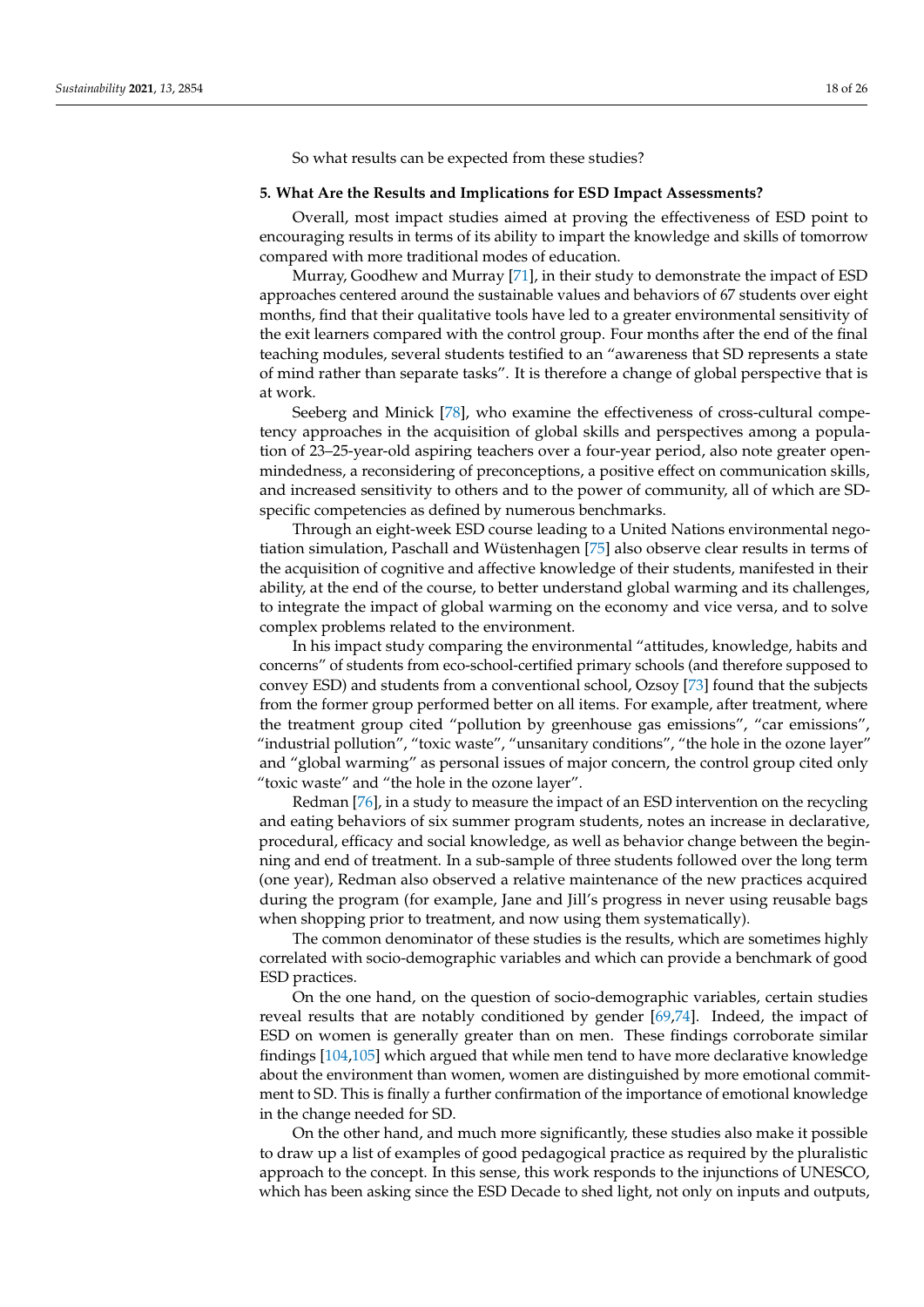but also on the process, on the pedagogical methods at work in the black box. One example is the approaches of:

- Seedberg and Minick [\[78\]](#page-24-18), who report on the use of an essentially dematerialized format for debate between stakeholders from all over the world;
- Goralnik, Habron and Thorp [\[81\]](#page-24-8), who describe an intervention format including lectures, field experience and active student participation in the design of interventions, particularly with regard to evaluations;
- Paschall and Wüstenhagen [\[75\]](#page-23-16), whose intervention structure follows a classic lecture format during the first five weeks, and a "student-led" format during the last two weeks, leading to a role-playing game featuring the learners in a United Nations environmental negotiation simulation;
- Ozsoy [\[73\]](#page-23-19), which reports on a curriculum where, in addition to benefiting from an SD approach in each of their subjects, students directly use their skills by doing small environmental projects in their school;
- Cincera and Krajhanzl [\[68\]](#page-23-21), who describe a program centered around small diagnostic presentations on campus sustainability by students who are then required to design an action plan and monitor and evaluate progress towards improvement;
- Redman [\[76\]](#page-23-15) is the most prolific in describing the approaches used, which are always plural and student centered.

By highlighting these new pedagogical practices, these studies therefore corroborate the results of previous work which testify to a socio-constructivist approach to education where attention is no longer focused (1) on teaching but on the pupil; (2) on the inputs but on the outputs; and (3) on the content but on the resolution of complex problems.

The new pedagogies of ESD, highlighted by these studies and the literature, will therefore advocate multi-method, experiential, active approaches in order to facilitate cognitive but above all affective learning. Among these new pedagogical approaches [\[106\]](#page-24-21), some of which are described in our review, we can mention the following in particular:

- Concrete learning situations that place students in real-life situations in a context close to their own, helping them to reuse declarative knowledge acquired elsewhere and to develop their affective skills, testing their ability to solve complex problems, interact with a community, and question their values and representations [\[107](#page-24-22)[–111\]](#page-25-0). Sterling [\[112\]](#page-25-1) notes that this kind of approach allows "young people to gain confidence and a belief that they can make a difference, and their efforts can stimulate action by parents and the broader community". Traditionally, concrete learning situations can be broken down into four approaches: inviting the concrete situation in the classroom (e.g., inviting speakers), going out to meet the concrete situation (e.g., organizing visits, trips), simulating the concrete situation (typical example of the role-play proposed by Paschall and Wüstenhagen [\[75\]](#page-23-16), and questioning the concrete situation (e.g., a student in the role of a journalist questioning members of his or her household).
- Critical problem-solving, which begins its pedagogy by presenting a complex problem that is not supposed to have only one solution [\[113\]](#page-25-2), and which pushes students to a collective, experiential, non-normative resolution, supposed to help them form their own idea of the issues under discussion, question their relationship to the world and to others [\[114\]](#page-25-3), and encourage the consideration of multiple points of view and approaches and the emergence of a concrete action plan involving the whole class. The aim will be to find tangible problems that resonate with the context and experience of pupils, readable on several scales and with varying degrees of difficulty. At this stage, the teaching posture will be that of a facilitator and a co-learner, capable of promoting the emancipation of pupils.
- Active learning that places the student at the center of the process and forces him or her to take part in the very design of pedagogical approaches.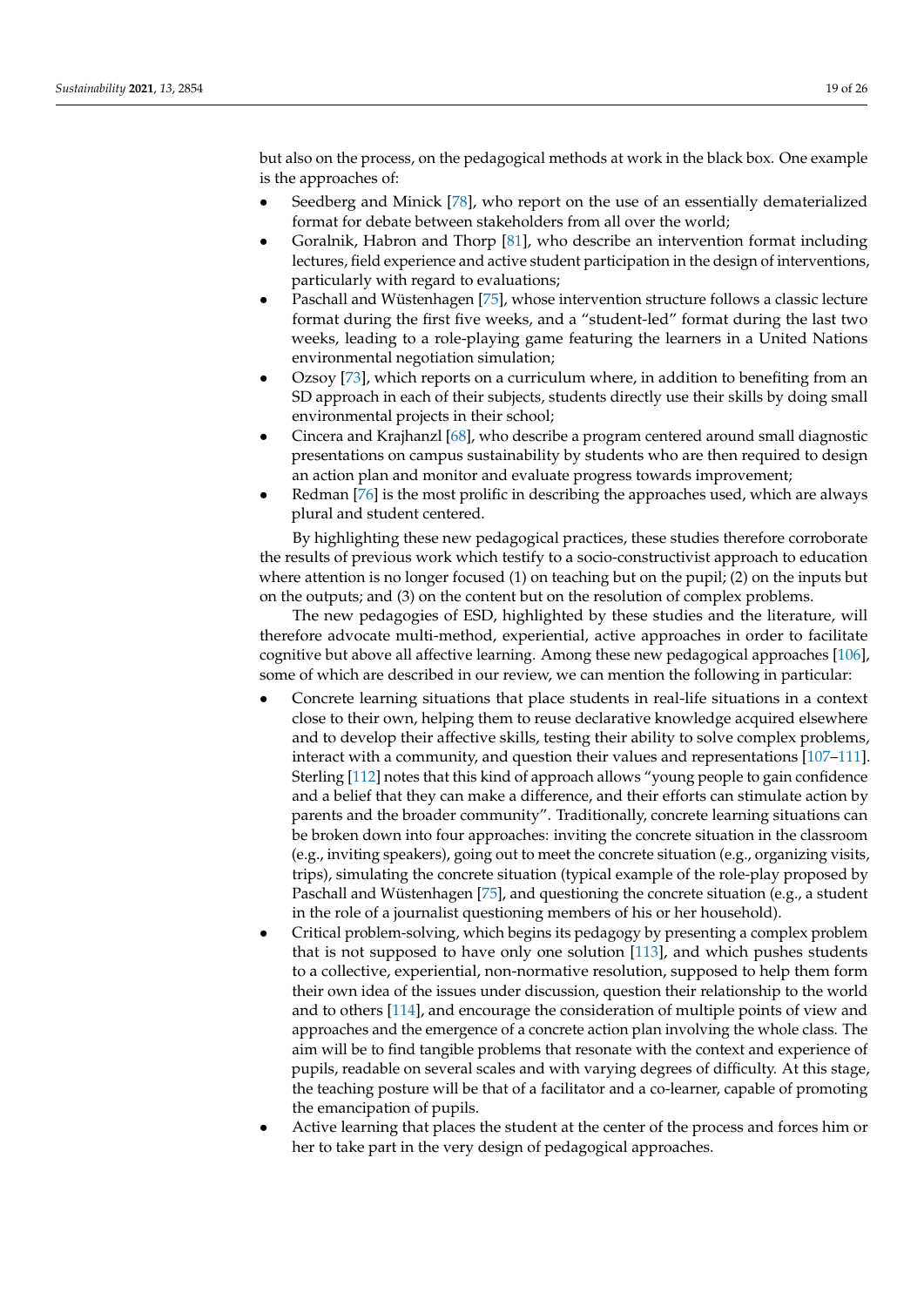Other studies showing mixed or even weak results of ESD include Boeve-de Pauw and Van Petegem [\[66\]](#page-23-22), Boeve-de Pauw, Gericke, Olsson and Berglund [\[79\]](#page-24-23), Berglund, Gericke and Chang Rundgren [\[64\]](#page-23-14), Hallfredsdottir [\[70\]](#page-23-23), Krnel and Naglic [\[84\]](#page-24-0) all report better performance in the cognitive elements of ESD of students from eco-schools in Flanders, Sweden, Iceland and Slovenia compared with students from conventional curricula, without any real change in the behavior of the former.

In addition to underlining the importance of pedagogical approaches and thus the pluralistic aspect of ESD for change, these studies have the advantage of highlighting some of the difficulties associated with the implementation of ESD by teachers accustomed to more traditional methods. In particular, the researchers of these teams mention:

- Teachers who are shy or even foreign to ESD in their approach, with methods that give pride of place to the "true/false" and "correct/incorrect" normative debate, which is incompatible with these issues;
- Teachers alien to ESD in its content: several studies, notably at Berglund, Gericke and Chang Rundgren [\[64\]](#page-23-14) underline the difficulty of recognizing the whole spectrum of SD, with efforts mostly focused on the environmental pillar. The phenomenon is part of an archaic SD tradition where environmental issues were a central value.

More generally, these two points, which illustrate the difficulties of holism and pluralism in their practical implementation, echo more substantial criticisms of both predicates. We can cite here the work of Kopnina [\[9\]](#page-21-8) who identifies two limits to the virtues of pluralism, notably in that it will never be fully democratic since the discourse on SD is dominated by corporatist and economic perspectives, and also in that it only conveys anthropocentric perspectives by rejecting at the margin the perspectives of non-human animals in particular.

It is therefore a new role that ESD proposes to the teacher, since by exposing him or her to the need to adapt his or her methods and content to the major challenges of the 20th century, ESD pushes the teacher to the need to have a "vision" of the issues at stake in SD, in an epistemological imperative which is that of pedagogy as a deliberate criticism of modes of operation to be banished.

While this is a common denominator in most studies showing little impact for ESD, there are other elements that explain some of the differences in performance within certain groups at times:

- Olsson, Gericke and Chang Rundgren [\[74\]](#page-23-20), and Uitto and Saloranta [\[83\]](#page-24-24) note particularly insignificant results among one treatment group, pointing in particular to the "lack of a clear understanding of the role of the treatment in the treatment process" and lack of motivation (motivation is defined by Preuss [\[115\]](#page-25-4) as "a desire to concrete action") of the pupils in the group;
- Murray, Goodhew and Murray [\[71\]](#page-23-17) point to unaccounted-for biases as well as a tool design based on a pool of insufficiently significant participants (67 in all), which brings us back to econometric considerations.

Finally, and more generally, whether they foresee a positive or negative impact, all these studies should not overlook a large number of psychosocial factors which call for caution in the interpretation of such results, including the following: the impact of specific cultures [\[116\]](#page-25-5), childhood values [\[42\]](#page-22-22), emotional involvement [\[117\]](#page-25-6), . . . conscious and unconscious, specific and generic parameters that act as stimulators or inhibitors of proenvironmental change [\[44\]](#page-22-23) and that reveal the complexity of measuring the impact of ESD.

#### **6. Conclusions**

This literature review has allowed us to provide a deeper look into impact assessment methods relevant for demonstrating the impact of ESD, as well as their applications, challenges and results.

While studies assessing the impact of ESD share similarities with other impact assessment studies, special attention needs to be drawn to the use of "theory-based impact evaluation" [\[23\]](#page-22-5) in the specific context of ESD. First, the causal pathway must be well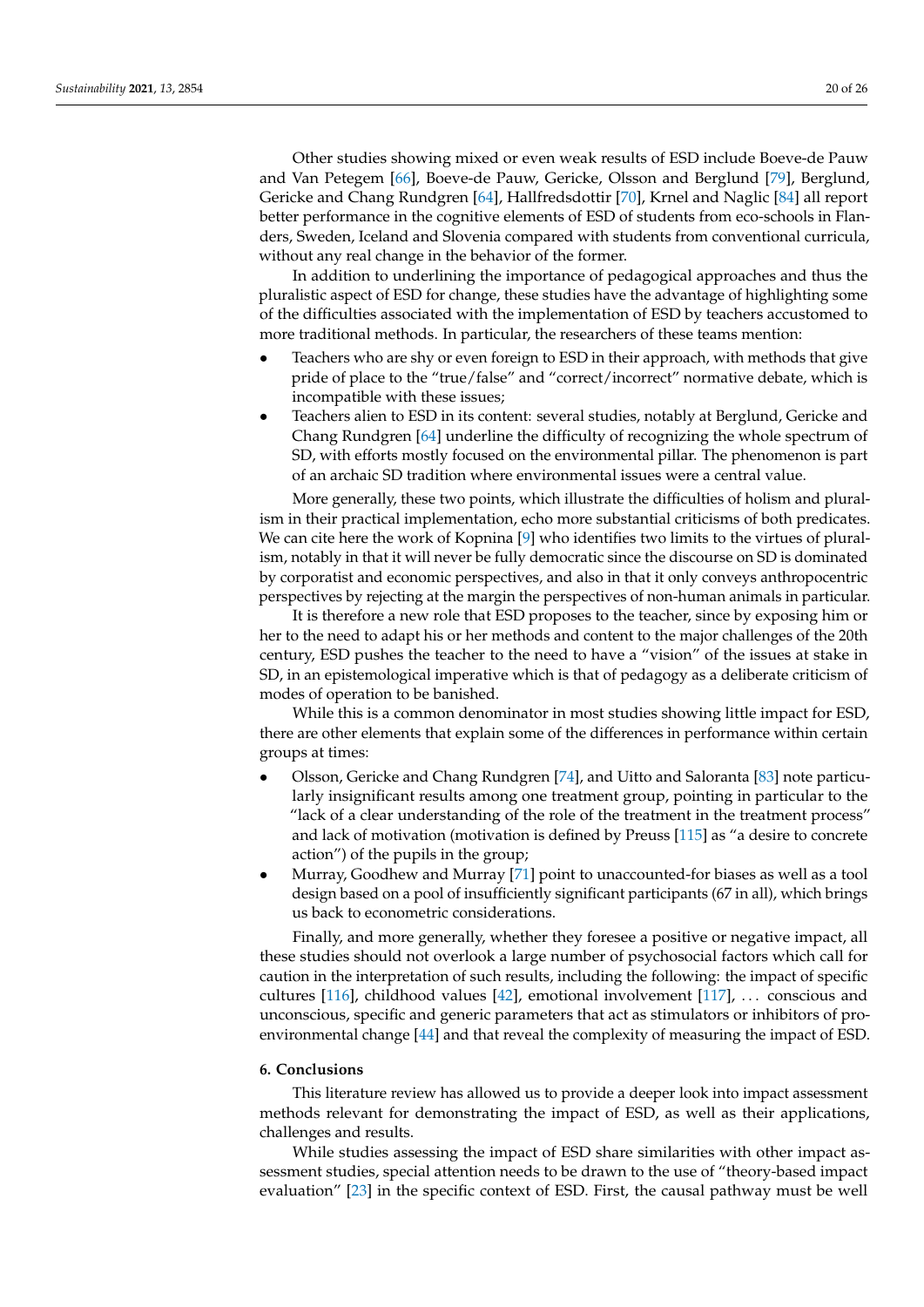defined while the related question seems more likely to be innovative, replicable and strategic if it is precise and original. Second, the complexity of the task may require the combination of several methods to triangulate the results or even the addition of more participatory approaches.

The challenges of ESD impact assessment methods are multifaceted and include the difficulty to follow the principles of counterfactual analyses [\[29\]](#page-22-11), various biases [\[71\]](#page-23-17) as well as the isolation of the effects of ESD from a large number of psychosocial factors [\[42](#page-22-22)[,116](#page-25-5)[,117\]](#page-25-6).

Results found in studies demonstrate that ESD has brought about encouraging outcomes in students, including greater environmental sensitivity [\[71\]](#page-23-17), a reconsidering of preconceptions [\[78\]](#page-24-18), an improved ability to solve complex problems related to the environment [\[75\]](#page-23-16), a greater likelihood of naming environmental issues as personal concerns [\[73\]](#page-23-19) and a relative maintenance of the new positive practices acquired [\[76\]](#page-23-15).

As a condition for the future expansion of ESD, the question of assessment and proof of its effectiveness is a central body of research around the concept. Of the many approaches explored, (quasi-) experimental impact measurement appears to be the most viable in that it only reveals the outcomes of ESD when they are solely and directly attributable to it. It is precisely these outcomes, unlike traditional education, that will target competence, i.e., the readiness for action oriented towards the three pillars of SD and that will need to be skillfully measured.

Navigating through these difficulties, the impact studies of some 20 research teams are mostly optimistic about the capacity of ESD to transform individual perspectives towards SD and the realization of the SDGs. Beyond the many biases and psychosocial factors at the origin of different degrees of behavioral change, ESD can only be achieved by making its holism, and above all the pluralism of its approach, even more concrete and in ways that allow ecocentrist perspectives to blossom.

These studies, focusing mainly on small groups and being difficult to compare, combined with other studies' more hesitant conclusions, can explain some of the doubts surrounding the impact of ESD and its current limited scale. However, the logistical challenge presented by global approaches [\[69\]](#page-23-18) may play a part in the limited scale of many of these studies.

In order to confirm the more positive results, the literature agrees on the need for long-term longitudinal impact studies, taking into account other types of concrete ESD results that can be realized in a sometimes more distant horizon than what current studies can cover (activism in particular).

Another area for future ESD impact assessments to invest in would be the more specific area of higher education. Indeed, can the results of the work undertaken so far primarily in the context of primary education effectively be generalized to the context of higher education? In other words, would there not be certain specificities of higher education that would make the conditions for the success of ESD different in this very particular context? This remains to be proven.

Finally, Bourn [\[118\]](#page-25-7) warns against the tendency to too often predefine the expected outcomes of ESD. For such a new concept, he advocates remaining open to unexpected surprises that can be read in the data and that are capable of reorienting the implementation strategies of the reform.

**Author Contributions:** Conceptualization, Q.S.; methodology, Q.S.; formal analysis, Q.S.; investigation, Q.S.; resources, Q.S.; writing—original draft preparation, Q.S.; writing—review and editing, Q.S., J.W. and C.H.; supervision, J.W. and C.H.; project administration, Q.S., J.W. and C.H.; funding acquisition, J.W. and C.H. All authors have read and agreed to the published version of the manuscript.

**Funding:** This research was funded by La Belle EDuC, an impact-first company (registered as a Société à Mission in France in 2020) dedicated to accelerating the integration of sustainability content in higher education teaching material and the student learning experience.

**Institutional Review Board Statement:** Not applicable.

**Informed Consent Statement:** Not applicable.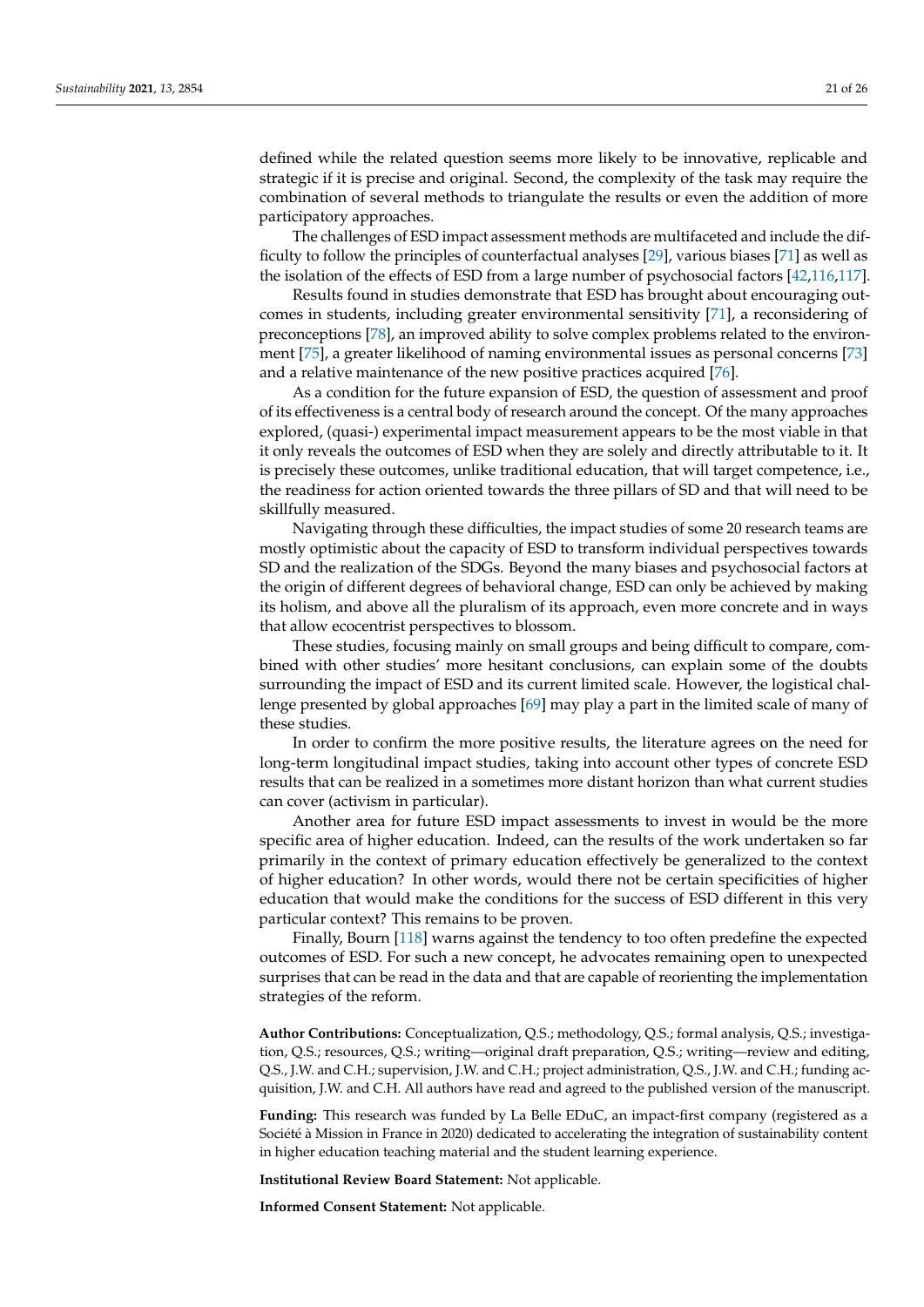**Conflicts of Interest:** This review was funded by La Belle EDuC with the aim of furthering research in the area sustainability education, a mission to which it (as a French Société à Mission) is legally bound through its statutes, which include "contributing to the development and sharing of measurement tools and best practices for education stakeholders" and "raising awareness among stakeholders of the challenges of sustainability and its integration in teaching and the student learning experience". The authors declare no conflict of interest.

**Author Biographies:** Quentin Ssossé graduated in 2020 with the highest honors from prestigious French schools HEC Paris and Ecole Polytechnique. During his Master's of Research in Management, he specialized in Innovation Management. His research work has led him to assess the sustainable transition strategies of large corporate groups directly on the field: while working with a leading industrial multinational, he focused particularly on questions of environmental labeling by participating in the co-construction of a multi-criteria impact measurement framework. Firmly convinced that the environmental transition cannot take place without education, Quentin joined the Working Group of La Belle EDuC to help make education for sustainable development mainstream.Johanna Wagner is a consultant and university lecturer with a background in asset management and hotel operations. She is passionate about people, sustainability and innovation, which has led her to teach in leading hospitality master's programs in Europe including IMHI/ESSEC and ESG Business School. She holds an MBA from IMHI/ESSEC (2013) and a certificate in Sustainability Reporting and CSR Strategy from ESSEC/Deloitte. She is Co-Founder of La Belle EDuC, an impact-first company (registered as a Société à Mission in France) dedicated to accelerating the integration of sustainability content in higher education teaching material and the student learning experience.Carina Hopper is a sustainability lecturer teaching at the master's level at ESSEC Business School, SKEMA Business School and ESMOD Fashion Business School, among others. She is also active in the start-up community, advising and collaborating with tech and social start-ups across Europe. She holds an MBA from ESSEC Business School (2018) and a certificate in Business Sustainability Management from the University of Cambridge. She is Co-Founder of La Belle EDuC, an impact-first company (registered as a Société à Mission in France) dedicated to accelerating the integration of sustainability content in higher education teaching material and the student learning experience.

### **References**

- <span id="page-21-0"></span>1. Fressoz, J.B. *L'Apocalypse Joyeuse Une Histoire du Risque Technologique*; Seuil: Paris, France, 2012.
- <span id="page-21-1"></span>2. Meadows, D.H. *The Limits to Growth: A Report for the Club of Rome's Project on the Predicament of Mankin*; Universe Books: New York, NY, USA, 1972.
- <span id="page-21-2"></span>3. World Commission on Environment and Development (WCED). *Our Common Future*; Oxford University Press: Oxford, UK; New York, NY, USA, 1987.
- <span id="page-21-3"></span>4. Shukla, P.R.; Skea, J.; Buendia, E.C.; Masson-Delmotte, V.; Pörtner, H.-O.; Roberts, D.C.; Zhai, P.; Slade, R.; Connors, S.; van Diemen, R.; et al. *IPCC: Climate Change and Land: An IPCC Special Report on Climate Change, Desertification, Land Degradation, Sustainable Land Management, Food Security, and Greenhouse Gas Fluxes in Terrestrial Ecosystems*; IPPC: Rome, Italy, 2019; in press.
- <span id="page-21-4"></span>5. Wals, A.E.J.; Lenglet, F. Sustainability citizens: Collaborative and disruptive social learning. In *Sustainability Citizenship in Cities: Theory and Practice*; Horne, R., Fien, J., Beza, B., Nelson, A., Eds.; Routledge: London, UK, 2016.
- <span id="page-21-5"></span>6. UNESCO. *Issues and Trends of Education for Sustainable Development*; UNESCO: Paris, France, 2018; pp. 1–68.
- <span id="page-21-6"></span>7. Orr, D. What is Education for? *Context* **1991**, *27*, 52–59.
- <span id="page-21-7"></span>8. Stapp, W.B.; Bennett, D.; Bryan, W.; Fulton, J.; MacGregor, J.; Nowak, P.; Swan, J.; Wall, R. The concept of environmental education. *J. Environ. Educ.* **1969**, *1*, 30–31. [\[CrossRef\]](http://doi.org/10.1080/00139254.1969.10801479)
- <span id="page-21-8"></span>9. Kopnina, H. Education for Sustainable Development (ESD): The Turn Away from "Environment" in Environmental Education? *Environ. Educ. Res.* **2012**, *18*, 699–717. [\[CrossRef\]](http://doi.org/10.1080/13504622.2012.658028)
- <span id="page-21-9"></span>10. Hopkins, C. Twenty Years of Education for Sustainable Development. *J. Educ. Sustain. Dev.* **2012**, *6*, 1–4. [\[CrossRef\]](http://doi.org/10.1177/097340821100600101)
- <span id="page-21-10"></span>11. Öhman, J. *Values and Democracy in Education for Sustainable Development*; Liber: Malmo, Sweden, 2008.
- <span id="page-21-11"></span>12. Wals, A.E.; Corcoran, P.B. Re-orienting, re-connecting and re-imagining: Learning-based responses to the challenge of (un) sustainability. In *Learning for Sustainability in Times of Accelerating Change*; Wals, A.E.J., Corcoran, P.B., Eds.; Wageningen Academic Publishers: Wageningen, The Netherlands, 2012; pp. 21–32.
- <span id="page-21-12"></span>13. Wals, A.E. Social Learning towards a Sustainable World: Principles, Perspectives, and Praxis; Wageningen Academic Publishing: Wageningen, The Netherlands, 2009.
- <span id="page-21-13"></span>14. Cortese, A. The Critical Role of Higher Education in Creating a Sustainable Future. *Plan. High. Educ.* **2003**, *31*, 15–22.
- <span id="page-21-14"></span>15. Foxman, D.; Bateson, G. Steps to an Ecology of Mind. *West. Political Q.* **1973**, *26*, 345. [\[CrossRef\]](http://doi.org/10.2307/446833)
- <span id="page-21-15"></span>16. Leal, F.W. About the role of universities and their contribution to sustainable development. *High. Educ. Policy* **2011**, *24*, 427–438.
- 17. Leal, F.W. Future Challenges for Sustainable Development, 2012. University World News. Available online: [http://www.](http://www.universityworldnews.com/article.php?story=20120613184239690) [universityworldnews.com/article.php?story=20120613184239690](http://www.universityworldnews.com/article.php?story=20120613184239690) (accessed on 17 June 2012).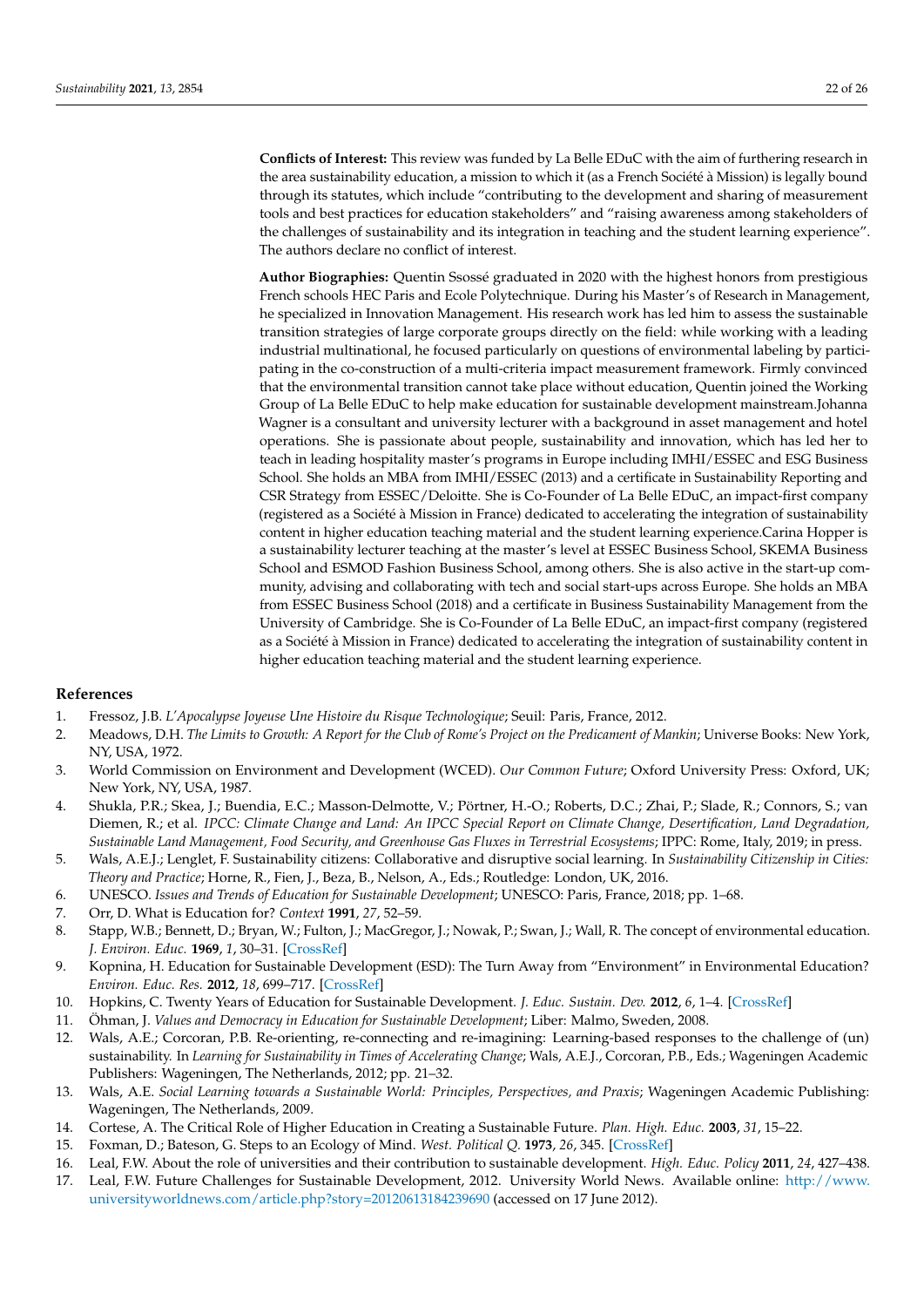- <span id="page-22-0"></span>18. Leal, F.W.; Manolas, E.; Pace, P. Education for sustainable development: Current discourses and practices and their relevance to technology education. *Int. J. Technol. Des. Educ.* **2009**, *19*, 149–165. [\[CrossRef\]](http://doi.org/10.1007/s10798-008-9079-z)
- <span id="page-22-1"></span>19. Ofei-Manu, P.; Didham, R.J. *Learning Performance Assessment in Education for Sustainable Development: Investigating the Key Factors in Effective Educational Practice and Outcomes for Sustainable Development*; UNU-IAS and IGES: Hayama, Japan, 2012.
- <span id="page-22-2"></span>20. EFA Global Monitoring Report. *Education for All 2000–2015: Achievements and Challenges*; UNESCO: Paris, France, 2015.
- <span id="page-22-3"></span>21. Kirkland, D.; Buchan, E. Integrating Sustainability into Business Education: Part II (Online). Business Graduates Association, 2020. 2021. Available online: <https://businessgraduatesassociation.com/integrating-sustainability-into-business-education-part-ii/> (accessed on 28 February 2021).
- <span id="page-22-4"></span>22. O'Flaherty, J.; Liddy, M. The impact of development education and education for sustainable development interventions: A synthesis of the research. *Environ. Educ. Res.* **2017**, *24*, 1031–1049. [\[CrossRef\]](http://doi.org/10.1080/13504622.2017.1392484)
- <span id="page-22-5"></span>23. Ardoin, N.; Bowers, A.; Roth, N.; Holthuis, N. Environmental education and K-12 student outcomes: A review and analysis of research. *J. Environ. Educ.* **2017**, *49*, 1–17. [\[CrossRef\]](http://doi.org/10.1080/00958964.2017.1366155)
- <span id="page-22-6"></span>24. Maas, K.; Liket, K. Social impact measurement: Classification of methods. In *Environmental Management Accounting and Supply Chain Management*; Springer: Berlin, Germany, 2011; pp. 171–202.
- <span id="page-22-7"></span>25. HEFCE. *Research Excellence Framework: The Results*; Higher Education Funding Council for England: London, UK, 2014.
- <span id="page-22-8"></span>26. Koehn, P.H.; Uitto, J.I. *Universities and the Sustainable Development Future Evaluating Higher-Education Contributions to the 2030 Agenda*; Earthscan: London, UK, 2017.
- <span id="page-22-9"></span>27. Lebeau, Y.; Cochrane, A. Rethinking the 'third mission': UK universities and regional engagement in challenging times. *Eur. J. High. Educ.* **2015**, *5*, 250–263. [\[CrossRef\]](http://doi.org/10.1080/21568235.2015.1044545)
- <span id="page-22-10"></span>28. White, H. Theory-based impact evaluation: Principles and practice. *J. Dev. Eff.* **2009**, *1*, 271–284. [\[CrossRef\]](http://doi.org/10.1080/19439340903114628)
- <span id="page-22-11"></span>29. Gertler, P.J.; Martinez, S.; Premand, P.; Rawlings, L.B.; Vermeersch, C.M.J. *Impact Evaluation in Practice*, 2nd ed.; Inter-American Development Bank and World Bank: Washington, DC, USA, 2016. [\[CrossRef\]](http://doi.org/10.1596/978-1-4648-0779-4)
- <span id="page-22-12"></span>30. Weiss, C.H. How Can Theory-Based Evaluation Make Greater Headway? *Eval. Rev.* **1997**, *21*, 501–524. [\[CrossRef\]](http://doi.org/10.1177/0193841X9702100405)
- 31. Weiss, C.H. Nothing as practical as good theory: Exploring theory-based evaluation for comprehensive community initiatives for children and families. In *New Approaches to Evaluating Community Initiatives: Concepts, Methods, and Contexts*; Connell, J., Ed.; Aspen Institute: Washington, DC, USA, 1995.
- <span id="page-22-13"></span>32. Weiss, C.H. *Evaluation Research: Methods of Assessing Program. Effectiveness*; Prentice-Hall: Englewood Cliffs, NJ, USA, 1972.
- <span id="page-22-14"></span>33. Rossi, P.H.; Lipsey, M.W.; Freeman, H.E. *Evaluation: A Systematic Approach*; Sage: Thousand Oaks, CA, USA, 2004.
- <span id="page-22-15"></span>34. Bamberger, M.; White, H. Using Strong Evaluation Designs in Developing Countries: Experience and Challenges. *J. Multidiscip. Eval.* **2007**, *4*, 58–73.
- <span id="page-22-16"></span>35. Dart, J.; Davies, R. Dialogical, Story-Based Evaluation Tool: The Most Significant Change Technique. *Am. J. Eval.* **2003**, *24*, 137–155. [\[CrossRef\]](http://doi.org/10.1177/109821400302400202)
- <span id="page-22-17"></span>36. Booth, D. Towards a better combination of the quantitative and the qualitative: Some design issues from Pakistan's participatory poverty assessment. In *Q-Squared—Qualitative and Quantitative Poverty Appraisal: Complementarities, Tensions and the Way Forward*; Kanbur, R., Ed.; Department of Applied Economics and Management Cornell University: Ithaca, NY, USA, 2005; pp. 59–63.
- 37. Creswell, J.W.; Plano Clark, V.L. *Designing and Conducting Mixed Methods Research*; Sage: Thousand Oaks, CA, USA, 2007.
- <span id="page-22-18"></span>38. Greene, J.C. Synthesis: A reprise on mixing methods. In *Discovering Successful Pathways in Children's Development: Mixed Methods in the Study of Childhood and Family Life*; Weisner, T.S., Ed.; The University of Chicago Press: Chicago, IL, USA, 2005; pp. 405–419.
- <span id="page-22-19"></span>39. Nisbet, M.; Scheufele, D. What's next for science communication? Promising directions and lingering distractions. *Am. J. Bot.* **2009**, 1767–1778. Available online: [http://assets.bigthink.com/images/age\\_of\\_engagement/NisbetScheufele2009\\_](http://assets.bigthink.com/images/age_of_engagement/NisbetScheufele2009_ScienceCommunication_AJB.pdf) [ScienceCommunication\\_AJB.pdf](http://assets.bigthink.com/images/age_of_engagement/NisbetScheufele2009_ScienceCommunication_AJB.pdf) (accessed on 18 September 2015). [\[CrossRef\]](http://doi.org/10.3732/ajb.0900041) [\[PubMed\]](http://www.ncbi.nlm.nih.gov/pubmed/21622297)
- <span id="page-22-20"></span>40. Dickson, D. The Case for a "Deficit Model" of Science Communication. 2005. Available online: [http://www.scidev.net/global/](http://www.scidev.net/global/communication/editorials/the-case-for-a-deficit-model-ofscience-communic.html.) [communication/editorials/the-case-for-a-deficit-model-ofscience-communic.html.](http://www.scidev.net/global/communication/editorials/the-case-for-a-deficit-model-ofscience-communic.html.) (accessed on 28 September 2015).
- <span id="page-22-21"></span>41. Pooley, J.A.; O'Connor, M. Environmental education and attitudes: Emotions and beliefs are what is needed. *Environ. Behav.* **2000**, *32*, 711–723. [\[CrossRef\]](http://doi.org/10.1177/0013916500325007)
- <span id="page-22-22"></span>42. Kaiser, F.G.; Woelfing, S.; Fuhrer, U. Environmental attitude and ecological behavior. *J. Environ. Psychol.* **1999**, *19*, 1–19. [\[CrossRef\]](http://doi.org/10.1006/jevp.1998.0107)
- 43. Kaiser, F.G.; Fuhrer, U. Ecological behavior's dependency on different forms of knowledge. *Appl. Psychol.* **2003**, *52*, 598–613. [\[CrossRef\]](http://doi.org/10.1111/1464-0597.00153)
- <span id="page-22-23"></span>44. Kollmuss, A.; Agyeman, J. Mind the Gap: Why do people act environmentally and what are the barriers to pro-environmental behavior? *Environ. Educ. Res.* **2002**, *8*, 239–260. [\[CrossRef\]](http://doi.org/10.1080/13504620220145401)
- <span id="page-22-24"></span>45. Klieme, E.; Leutner, D. Kompetenzmodelle zur Erfassung individueller Lernergebnisse und zur Bilanzierung von Bildungsprozessen. Beschreibung eines neu eingerichteten Schwerpunktprogramms bei der DFG. *Z. Pädag.* **2006**, *52*, 876–903.
- <span id="page-22-25"></span>46. Chomsky, N. *Aspects of the Theory of Syntax*; MIT Press: Cambridge MA, USA, 1965; p. 4.
- <span id="page-22-26"></span>47. Roth, H. *Pädagogische Anthropologie. Band II: Entwicklung und Erziehung*; Schroedel: Hannover, Germany, 1971.
- <span id="page-22-27"></span>48. McClelland, D.C. Testing for competence rather than for intelligence. *Am. Psychol.* **1973**, *28*, 1–14. [\[CrossRef\]](http://doi.org/10.1037/h0034092) [\[PubMed\]](http://www.ncbi.nlm.nih.gov/pubmed/4684069)
- <span id="page-22-28"></span>49. Connell, M.W.; Sheridan, K.; Gardner, H. On abilities and domains. In *The Psychology of Abilities, Competencies, and Expertise*; Sternberg, R.J., Grigorenko, E.L., Eds.; Cambridge University Press: Cambridge, UK, 2003; pp. 126–155. [\[CrossRef\]](http://doi.org/10.1017/CBO9780511615801.007)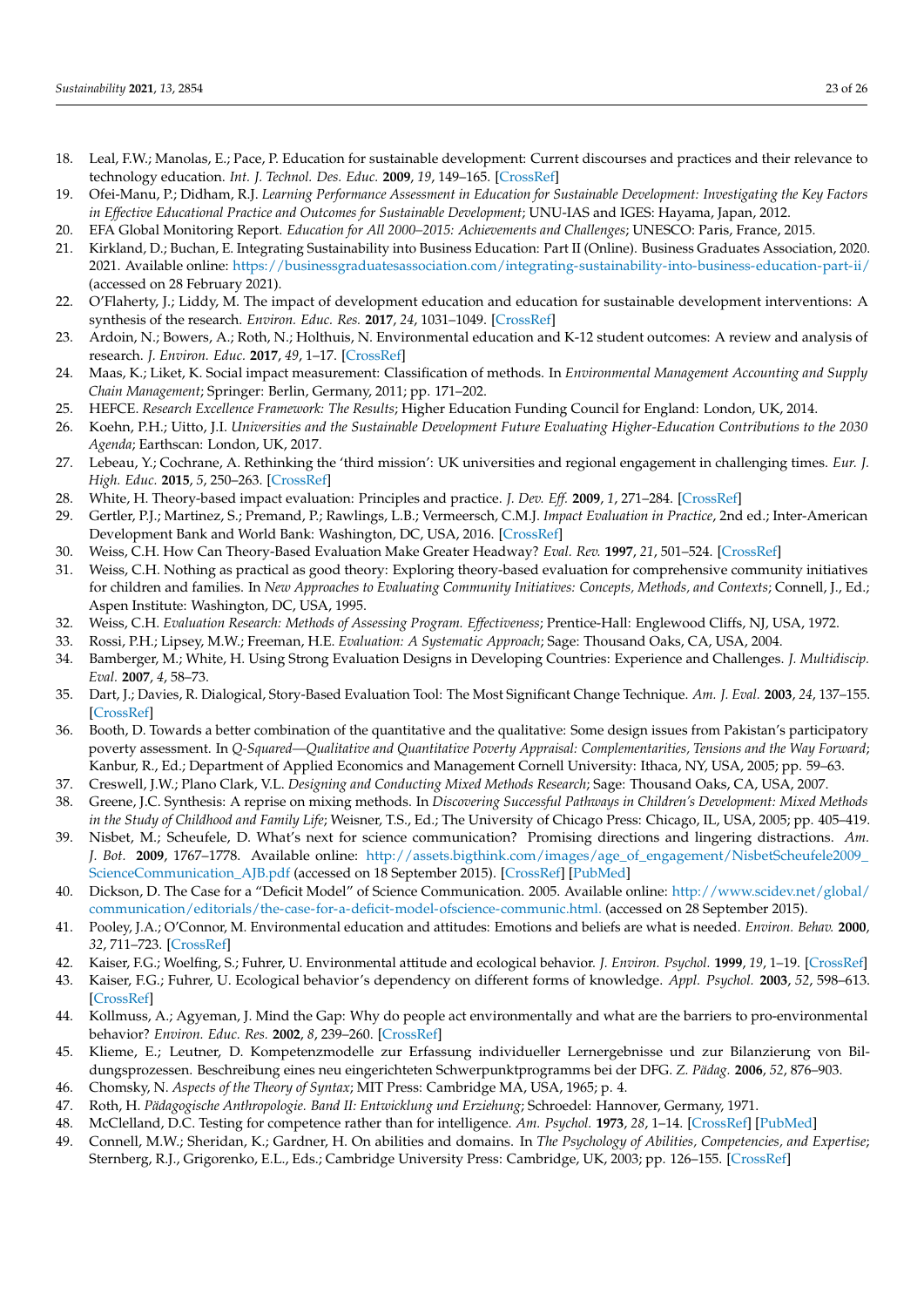- <span id="page-23-0"></span>50. Shams, F.H.; Jeroen, C.C.; Hsieh, S.; Wilkins, A.C. The Bologna process and its impact in the European Higher Education Area and beyond. In *The SAGE Handbook of Internation Higher Education*; Deardoff, D.K., de Wit, H., Heyl, J.D., Adams, T., Eds.; Sage Publications: Thousand Oaks, CA, USA, 2012; pp. 81–100. [\[CrossRef\]](http://doi.org/10.4135/9781452218397)
- <span id="page-23-1"></span>51. Vare, P.; Scott, W. Learning for a change: Exploring the relationship between education and sustainable development. *J. Educ. Sustain. Dev.* **2007**, *1*, 191–198. [\[CrossRef\]](http://doi.org/10.1177/097340820700100209)
- <span id="page-23-2"></span>52. Wals, A.E.J. *Beyond Unreasonable Doubt. Education and Learning for Socio-Ecological Sustainability in the Anthropocene*; Wageningen University: Wageningen, The Netherlands, 2015; Available online: [https://arjenwals.files.wordpress.com/2016/02/8412100972](https://arjenwals.files.wordpress.com/2016/02/8412100972_rvb_inauguratie-wals_oratieboekje_v02.pdf) [\\_rvb\\_inauguratie-wals\\_oratieboekje\\_v02.pdf](https://arjenwals.files.wordpress.com/2016/02/8412100972_rvb_inauguratie-wals_oratieboekje_v02.pdf) (accessed on 17 May 2017).
- <span id="page-23-3"></span>53. De Haan, G. The development of ESD-related competencies in supportive institutional frameworks. *Int. Rev. Educ.* **2010**, *56*, 315–328. [\[CrossRef\]](http://doi.org/10.1007/s11159-010-9157-9)
- <span id="page-23-4"></span>54. Glasser, H.; Hirsh, J. Toward the development of robust learning for sustainability core competencies. *Sustain. J. Rec.* **2016**, *9*, 121–134. [\[CrossRef\]](http://doi.org/10.1089/SUS.2016.29054.hg)
- <span id="page-23-5"></span>55. Rieckmann, M. Future-oriented higher education: Which key competencies should be fostered through university teaching and learning? *Futures* **2012**, *44*, 127–135. [\[CrossRef\]](http://doi.org/10.1016/j.futures.2011.09.005)
- <span id="page-23-6"></span>56. Wiek, A.; Withycombe, L.; Redman, C.L. Key competencies in sustainability: A reference framework for academic program development. *Sustain. Sci.* **2011**, *6*, 203–218. [\[CrossRef\]](http://doi.org/10.1007/s11625-011-0132-6)
- <span id="page-23-7"></span>57. Wiek, A.; Bernstein, M.J.; Foley, R.W.; Cohen, M.; Forrest, N.; Kuzdas, C.; Kay, B.; Withycombe Keeler, L. Operationalising competencies in higher education for sustainable development. In *Routledge Handbook of Higher Education for Sustainable Development*; Barth, M., Michelsen, G., Thomas, I., Rieckmann, M., Eds.; Routledge: London, UK, 2016; pp. 241–260.
- <span id="page-23-8"></span>58. Rychen, D.S. Key competencies: Meeting important challenges in life. In *Key Competencies for a Successful Life and Well-Functioning Society*; Rychen, D.S., Salganik, L.H., Eds.; Hogrefe and Huber: Cambridge, MA, USA, 2003; pp. 63–107.
- <span id="page-23-9"></span>59. Stibbe, A. *Handbook of Sustainability Literacy: Skills for a Changing World*; Green Books: Cambridge, UK, 2010.
- <span id="page-23-10"></span>60. Axelrod, L.J.; Lehman, D.R. Responding to environmental concerns: What factors guide individual action? *J. Environ.Psychol.* **1993**, *13*, 149–159. [\[CrossRef\]](http://doi.org/10.1016/S0272-4944(05)80147-1)
- <span id="page-23-11"></span>61. Bertschy, F.; Künzli, C.; Lehmann, M. Teachers' Competencies for the Implementation of Educational Offers in the Field of Education for Sustainable Development. *Sustainability* **2013**, *5*, 5067–5080. [\[CrossRef\]](http://doi.org/10.3390/su5125067)
- <span id="page-23-12"></span>62. De Haan, G. The BLK "21" programme in Germany: A "Gestaltungskompetenz"-based model for Education for Sustainable Development. *Environ. Educ. Res.* **2006**, *12*, 19–32. [\[CrossRef\]](http://doi.org/10.1080/13504620500526362)
- <span id="page-23-13"></span>63. UNESCO. *Education for Sustainable Development Goals. Learning Objectives*; UNESCO: Paris, France, 2017. Available online: <http://unesdoc.unesco.org/images/0024/002474/247444e.pdf> (accessed on 1 December 2020).
- <span id="page-23-14"></span>64. Berglund, T.; Gericke, N.; Chang Rundgren, S.N. The Implementation of Education for Sustainable Development in Sweden: Investigating the Sustainability Consciousness among Upper Secondary Students. *Res. Sci. Technol. Educ.* **2014**, *32*, 318–339. [\[CrossRef\]](http://doi.org/10.1080/02635143.2014.944493)
- 65. Boeve-de Pauw, J.; van Petegem, P. The effect of Flemish eco-schools on student environmental knowledge, attitudes and affect. *Int. J. Sci. Educ.* **2011**, *33*, 1513–1538. [\[CrossRef\]](http://doi.org/10.1080/09500693.2010.540725)
- <span id="page-23-22"></span>66. Boeve-de Pauw, J.; van Petegem, P. The effect of eco-schools on children's environmental values and behavior. *J. Biol. Educ.* **2013**, *47*, 96–103. [\[CrossRef\]](http://doi.org/10.1080/00219266.2013.764342)
- 67. Boeve-de Pauw, J.; Jacobs, K.; van Petegem, P. Gender differences in environmental values: An issue of measurement? *J. Env. Psychol.* **2014**, *46*, 373–397. [\[CrossRef\]](http://doi.org/10.1177/0013916512460761)
- <span id="page-23-21"></span>68. Cincera, J.; Krajhanzl, J. Eco-schools: What factor influence pupils' action competence for pro-environmental behaviour? *J. Clean. Prod.* **2013**, *61*, 117–121. [\[CrossRef\]](http://doi.org/10.1016/j.jclepro.2013.06.030)
- <span id="page-23-18"></span>69. Coertjens, L.; de Pauw, J.; de Maeyer, S.; van Petegem, P. Do schools make a difference in their students' environmental attitudes and awareness? Evidence from PISA 2006. *Int. J. Sci. Math. Educ.* **2010**, *8*, 497–522. [\[CrossRef\]](http://doi.org/10.1007/s10763-010-9200-0)
- <span id="page-23-23"></span>70. Hallfredsdóttir, S. Eco-Schools: Are They Really Better? Comparison of Environmental Knowledge, Attitudes and Actions between Students in Environmentally Certified Schools and Traditional Schools in Iceland. Master's Thesis, Reykjavik University, Reykjavik, Iceland, 2011.
- <span id="page-23-17"></span>71. Murray, P.; Goodhew, J.; Murray, S. The Heart of ESD: Personally Engaging Learners with Sustainability. *Environ. Educ. Res.* **2013**, *20*, 718–734. [\[CrossRef\]](http://doi.org/10.1080/13504622.2013.836623)
- 72. Murray, P.; Douglas-Dunbar, A.; Murray, S. Evaluating Values-centred Pedagogies in Education for Sustainable Development. *Int. J. Sustain. Higher Educ.* **2014**, *15*, 314–329. [\[CrossRef\]](http://doi.org/10.1108/IJSHE-03-2012-0021)
- <span id="page-23-19"></span>73. Ozsoy, S.; Ertepinar, H.; Saglam, N. Can eco-schools improve elementary school students' environmental literacy levels? *Asia Pac. Forum Sci. Learn. Teach.* **2012**, *13*, 1–25.
- <span id="page-23-20"></span>74. Olsson, D.; Gericke, N.; Chang Rundgren, S.N. The Effect of Implementation of Education for Sustainable Development in Swedish Compulsory Schools—Assessing Pupils' Sustainability Consciousness. *Environ. Educ. Res.* **2015**, *22*, 176–202. [\[CrossRef\]](http://doi.org/10.1080/13504622.2015.1005057)
- <span id="page-23-16"></span>75. Paschall, M.; Wuestenhagen, R. More than a Game: Learning about Climate Change through Role-Play. *J. Manag. Educ.* **2012**, *36*, 510–543. [\[CrossRef\]](http://doi.org/10.1177/1052562911411156)
- <span id="page-23-15"></span>76. Redman, E. Advancing educational pedagogy for sustainability: Developing and implementing programs to transform behaviors. *Int. J. Env. Sci. Educ.* **2013**, *8*, 1–34.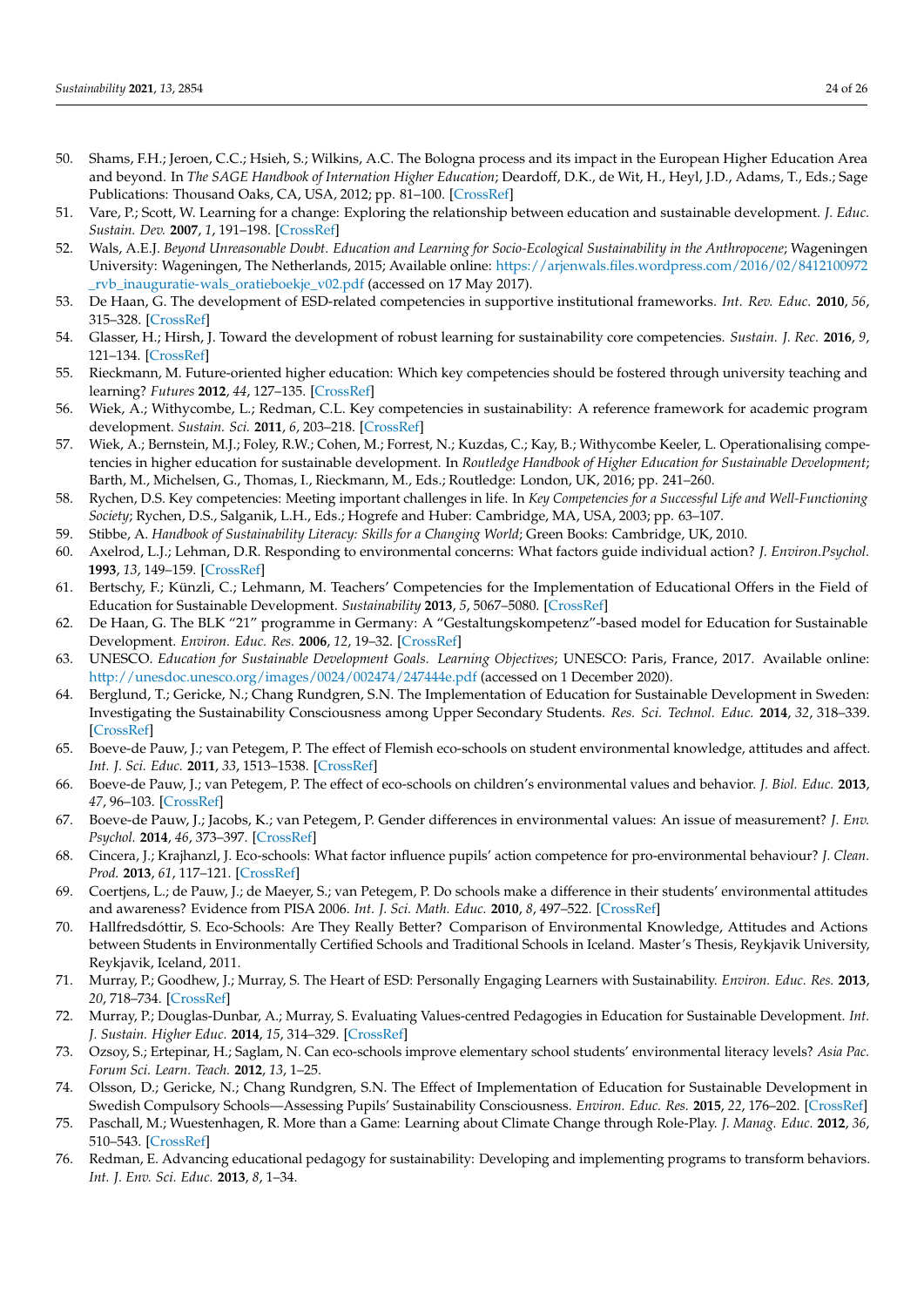- 77. Redman, E.; Redman, A. Transforming sustainable food and waste behaviors by realigning domains of knowledge in our education system. *J. Clean. Prod.* **2014**, *64*, 147–157. [\[CrossRef\]](http://doi.org/10.1016/j.jclepro.2013.09.016)
- <span id="page-24-18"></span>78. Seeberg, V.; Minick, T. Enhancing Cross-cultural Competence in Multicultural Teacher Education: Transformation in Global Learning. *Int. J. Multicult. Educ.* **2012**, *14*, 1–22. [\[CrossRef\]](http://doi.org/10.18251/ijme.v14i3.569)
- <span id="page-24-23"></span>79. Pauw, J.B.-d.; Gericke, N.; Olsson, D.; Berglund, T. The Effectiveness of Education for Sustainable Development. *Sustainability* **2015**, *7*, 15693–15717. [\[CrossRef\]](http://doi.org/10.3390/su71115693)
- 80. Chen, S.-Y.; Liu, S.-Y. Developing Students' Action Competence for a Sustainable Future: A Review of Educational Research. *Sustainability* **2020**, *12*, 1374. [\[CrossRef\]](http://doi.org/10.3390/su12041374)
- <span id="page-24-8"></span>81. Habron, G.; Goralnik, L.; Thorp, L. Embracing the learning paradigm to foster systems thinking. *Int. J. Sustain. Higher Educ.* **2012**, 378–393. [\[CrossRef\]](http://doi.org/10.1108/14676371211262326)
- <span id="page-24-7"></span>82. Valderrama-Hernández, R.; Sánchez-Carracedo, F.; Alcántara Rubio, L.; Limón-Domínguez, D. Methodology to Analyze the Effectiveness of ESD in a Higher Degree in Education. A Case Study. *Sustainability* **2020**, *12*, 222. [\[CrossRef\]](http://doi.org/10.3390/su12010222)
- <span id="page-24-24"></span>83. Uitto, A.; Saloranta, S. The relationship between secondary school students' environmental and human values, attitudes, interests and motivations. *Procedia Soc. Behav. Sci.* **2010**, *9*, 1866–1872. [\[CrossRef\]](http://doi.org/10.1016/j.sbspro.2010.12.415)
- <span id="page-24-0"></span>84. Krnel, D.; Naglic, S. Environmental literacy comparison between eco-schools and ordinary schools in Slovenia. *Sci. Educ. Int.* **2009**, *20*, 5–24.
- <span id="page-24-1"></span>85. Shohamy, E. Competence and performance in language testing. Performance and competence in second language acquisition. *Behav. Brain Sci.* **1996**, *19*, 138–151.
- <span id="page-24-2"></span>86. Blake, J. Overcoming the "value-action gap" in environmental policy: Tensions between national policy and local experience. *Local Environ.* **1999**, *4*, 257–278. [\[CrossRef\]](http://doi.org/10.1080/13549839908725599)
- <span id="page-24-3"></span>87. Stern, P.C.; Dietz, T.; Kalof, L. Value orientations, gender, and environmental concern. *Environ. Behav.* **1993**, *25*, 322–348. [\[CrossRef\]](http://doi.org/10.1177/0013916593255002)
- 88. Hines, J.M.; Hungerford, H.R.; Tomera, A.N. Analysis and Synthesis of Research on Responsible Environmental Behavior: A Meta-Analysis. *J. Environ. Educ.* **1987**, *18*, 1–8. [\[CrossRef\]](http://doi.org/10.1080/00958964.1987.9943482)
- 89. Hungerford, H.R.; Volk, T.L. Changing learner behavior through environmental education. *J. Environ. Educ.* **1990**, *21*, 8–21. [\[CrossRef\]](http://doi.org/10.1080/00958964.1990.10753743)
- <span id="page-24-4"></span>90. Sia, A.P.; Hungerford, H.R.; Tomera, A.N. Selected predictors of responsible environmental behavior: An analysis. *J. Environ. Educ.* **1985**, *17*, 31–40. [\[CrossRef\]](http://doi.org/10.1080/00958964.1986.9941408)
- <span id="page-24-5"></span>91. Miller, G.E. The assessment of clinical skills/competence/performance. *Acad. Med.* **1990**, *65*, S63–S67. [\[CrossRef\]](http://doi.org/10.1097/00001888-199009000-00045)
- <span id="page-24-6"></span>92. Rickinson, M. Learners and learning in environmental education: A critical review of the evidence. *Environ. Educ. Res.* **2001**, *7*, 207–320. [\[CrossRef\]](http://doi.org/10.1080/13504620120065230)
- <span id="page-24-9"></span>93. Popham, W.J. What's Wrong and What's Right with Rubrics. *Educ. Leadersh.* **1997**, *55*, 72–75.
- 94. Osborn Popp, S.E.; Ryan, J.M.; Thompson, M.S. The critical role of anchor paper selection in writing assessment. *Appl. Meas. Educ.* **2009**, *22*, 255–271. [\[CrossRef\]](http://doi.org/10.1080/08957340902984026)
- 95. Stellmack, M.A.; Konheim-Kalkstein, Y.L.; Manor, J.E.; Massey, A.R.; Schmitz, J.A.P. An assessment of reliability and validity of a rubric for grading APA-style introductions. *Teach. Psychol.* **2009**, *36*, 102–107. [\[CrossRef\]](http://doi.org/10.1080/00986280902739776)
- <span id="page-24-10"></span>96. Thaler, N.; Kazemi, E.; Huscher, C. Developing a rubric to assess student learning outcomes using a class assignment. *Teach. Psychol.* **2009**, *36*, 113–116. [\[CrossRef\]](http://doi.org/10.1080/00986280902739305)
- <span id="page-24-11"></span>97. Thissen, D.; Steinberg, L.; Wainer, H. Detection of differential item functioning using the parameters of item response models. In *Differential Item Functioning*; Holland, P.W., Wainer, H., Eds.; Lawrence Erlbaum Associates: Mahwah, NJ, USA, 1993; pp. 67–113.
- <span id="page-24-12"></span>98. Klein, H.; Cooper, J.; Molloy, J.; Swanson, J. The Assessment of Commitment: Advantages of a Unidimensional, Target-Free Approach. *J. Appl. Psychol.* **2012**, *99*, 222–238. [\[CrossRef\]](http://doi.org/10.1037/a0034751) [\[PubMed\]](http://www.ncbi.nlm.nih.gov/pubmed/24188389)
- <span id="page-24-13"></span>99. Mayrath, M.C.; Clarke-Midura, J.; Robinson, D.H. *Technology-Based Assessments for 21st Century Skills: Theoretical and Practical Implications from Modern*; Information Age Publishing: Charlotte, NC, USA, 2012.
- <span id="page-24-14"></span>100. Drasgow, F.; Schmitt, N. (Eds.) *Measuring and Analyzing Behavior in Organizations: Advances in Measurement and Data Analysis*; Pfeiffer: Zurich, Switzerland, 2002; Volume 10.
- <span id="page-24-15"></span>101. Linden, W.J.; van der Linden, W.J.; Glas, C.A. (Eds.) *Computerized Adaptive Testing: Theory and Practice*; Springer Science & Business Media: Berlin, Germany, 2000.
- <span id="page-24-16"></span>102. Chung, G.K.W.K.; O'Neil, H.F.; Bewley, W.L.; Baker, E.L. Computer-Based assessment in support of distance learning. In *Assessment of Competencies in Educational Contexts*; Hogrefe Publishing: Gottingen, Germany, 2008; pp. 253–276.
- <span id="page-24-17"></span>103. Hansmann, R.; Mieg, H.A.; Frischknecht, P. *Survey of Graduates of Environmental Sciences from 1992 to 2005: Analysis of their Careers and their Contributions to Sustainable Development*; DUWIS, ETH Zürich: Zurich, Switzerland, 2010.
- <span id="page-24-19"></span>104. Fliegenschnee, M.; Schelakovsky, M. *Environmental Psychology and Environmental Education: An Introduction of Human Ecological Perspective*; University of Vienna: Vienna, Austria, 1998.
- <span id="page-24-20"></span>105. Lehmann, J. *Befunde Empirischer Forschung zu Umweltbildung und Umweltbewusstsein*; Leske und Budrich: Opladen, Germany, 1999.
- <span id="page-24-21"></span>106. Andreotti, V. Soft versus Critical Global Citizenship Education. Policy and Practice: A Development. *Educ. Rev.* **2006**, *3*, 40–51.
- <span id="page-24-22"></span>107. Barab, S.A.; Luehmann, A.L. Building sustainable science curriculum: Acknowledging and accommodating local adaptation. *Sci. Educ.* **2003**, *87*, 454–467. [\[CrossRef\]](http://doi.org/10.1002/sce.10083)
- 108. Fadeeva, Z.; Mochizuki, Y.; Brundiers, K.; Wiek, A.; Redman, C.L. Real-world learning opportunities in sustainability: From classroom into the real world. *Int. J. Sustain. Higher Educ.* **2010**, *11*, 308–324. [\[CrossRef\]](http://doi.org/10.1108/14676371011077540)